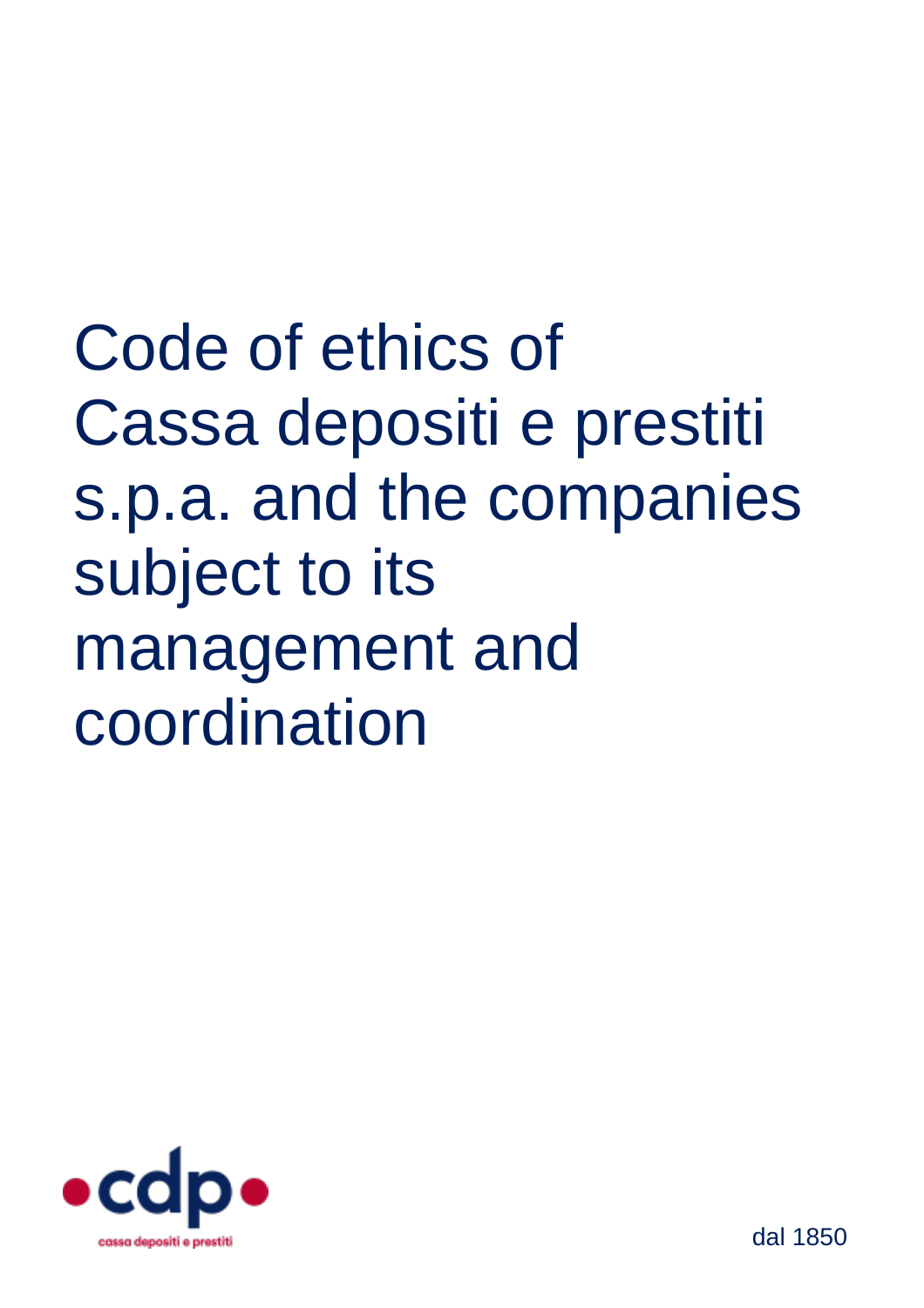

# *Summary*

| 1              |        |                                                                                 |  |  |  |
|----------------|--------|---------------------------------------------------------------------------------|--|--|--|
|                | 1.1    |                                                                                 |  |  |  |
|                | 1.2    | Additional obligations for managers in charge of organisational units 5         |  |  |  |
| $\overline{2}$ |        |                                                                                 |  |  |  |
|                | 2.1    |                                                                                 |  |  |  |
| 3              |        |                                                                                 |  |  |  |
|                |        |                                                                                 |  |  |  |
|                | 3.2    |                                                                                 |  |  |  |
|                | 3.3    |                                                                                 |  |  |  |
|                | 3.4    |                                                                                 |  |  |  |
|                | 3.5    |                                                                                 |  |  |  |
|                | 3.6    |                                                                                 |  |  |  |
|                | 3.7    |                                                                                 |  |  |  |
|                | 3.8    |                                                                                 |  |  |  |
|                | 3.9    |                                                                                 |  |  |  |
| 4              |        |                                                                                 |  |  |  |
|                | 4.1    |                                                                                 |  |  |  |
|                | 4.1.1  |                                                                                 |  |  |  |
|                | 4.1.2  |                                                                                 |  |  |  |
|                | 4.1.3  |                                                                                 |  |  |  |
|                | 4.1.4  |                                                                                 |  |  |  |
|                | 4.1.5  |                                                                                 |  |  |  |
|                | 4.1.6  |                                                                                 |  |  |  |
|                | 4.1.7  |                                                                                 |  |  |  |
|                | 4.1.8  |                                                                                 |  |  |  |
|                | 4.1.9  | Obligations of diligence and good faith of employees and associates 21          |  |  |  |
|                | 4.1.10 |                                                                                 |  |  |  |
|                | 4.2    | Principles of conduct in relations with public and private customers  22        |  |  |  |
|                | 4.3    | Principles of conduct in relations with government entities as customers  23    |  |  |  |
|                | 4.4    | Principles of conduct in relations with suppliers, partners and consultants  24 |  |  |  |
|                | 4.4.1  |                                                                                 |  |  |  |
|                | 4.4.2  |                                                                                 |  |  |  |
|                | 4.4.3  |                                                                                 |  |  |  |
|                | 4.5    | Principles of conduct in relations with national, EU or other international     |  |  |  |
|                | 4.6    | Financial relationships with parties, unions and associations 25                |  |  |  |
|                | 4.7    | Principles of conduct in relations with subsidiaries, associated companies      |  |  |  |
|                |        |                                                                                 |  |  |  |
|                | 4.8    |                                                                                 |  |  |  |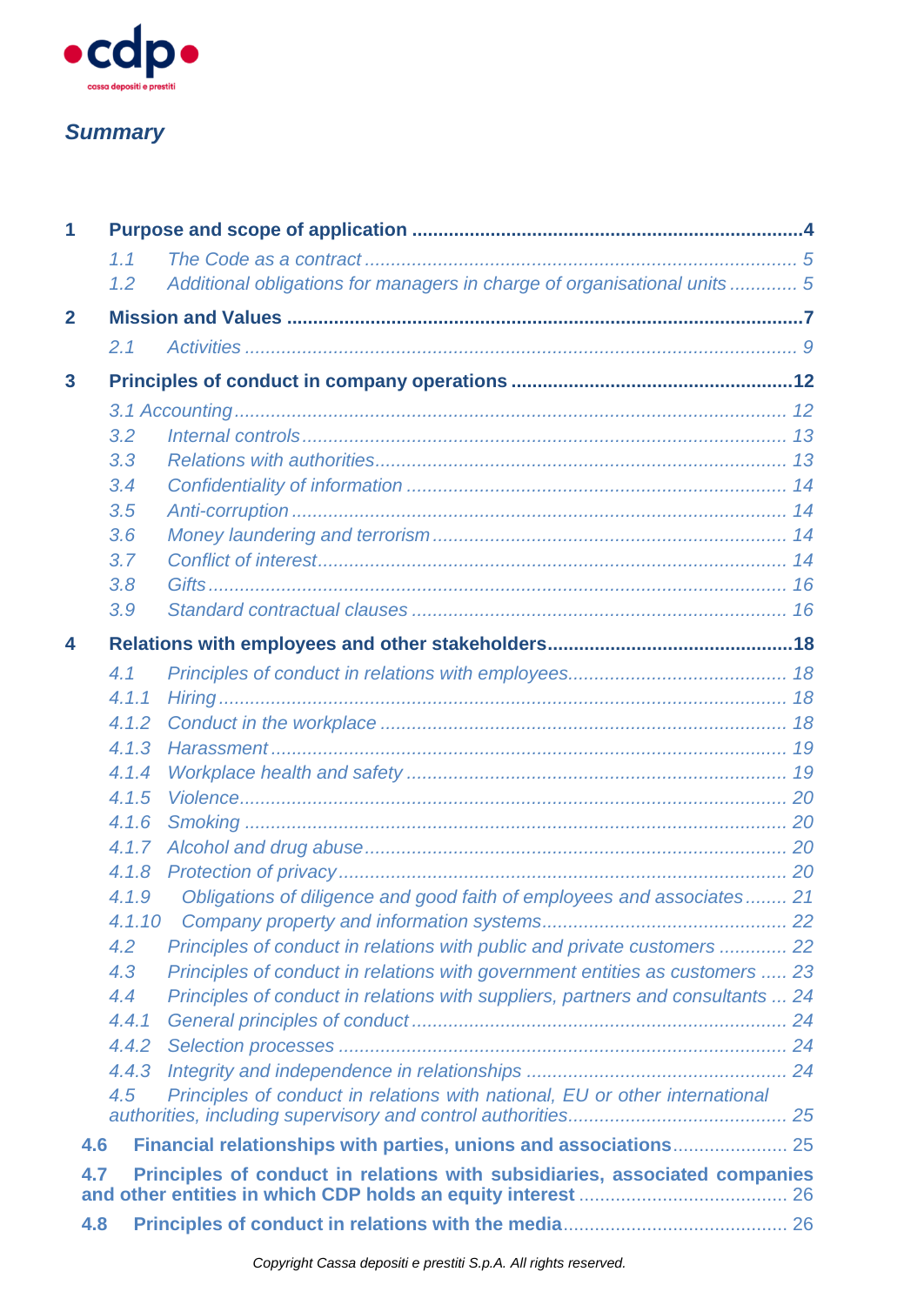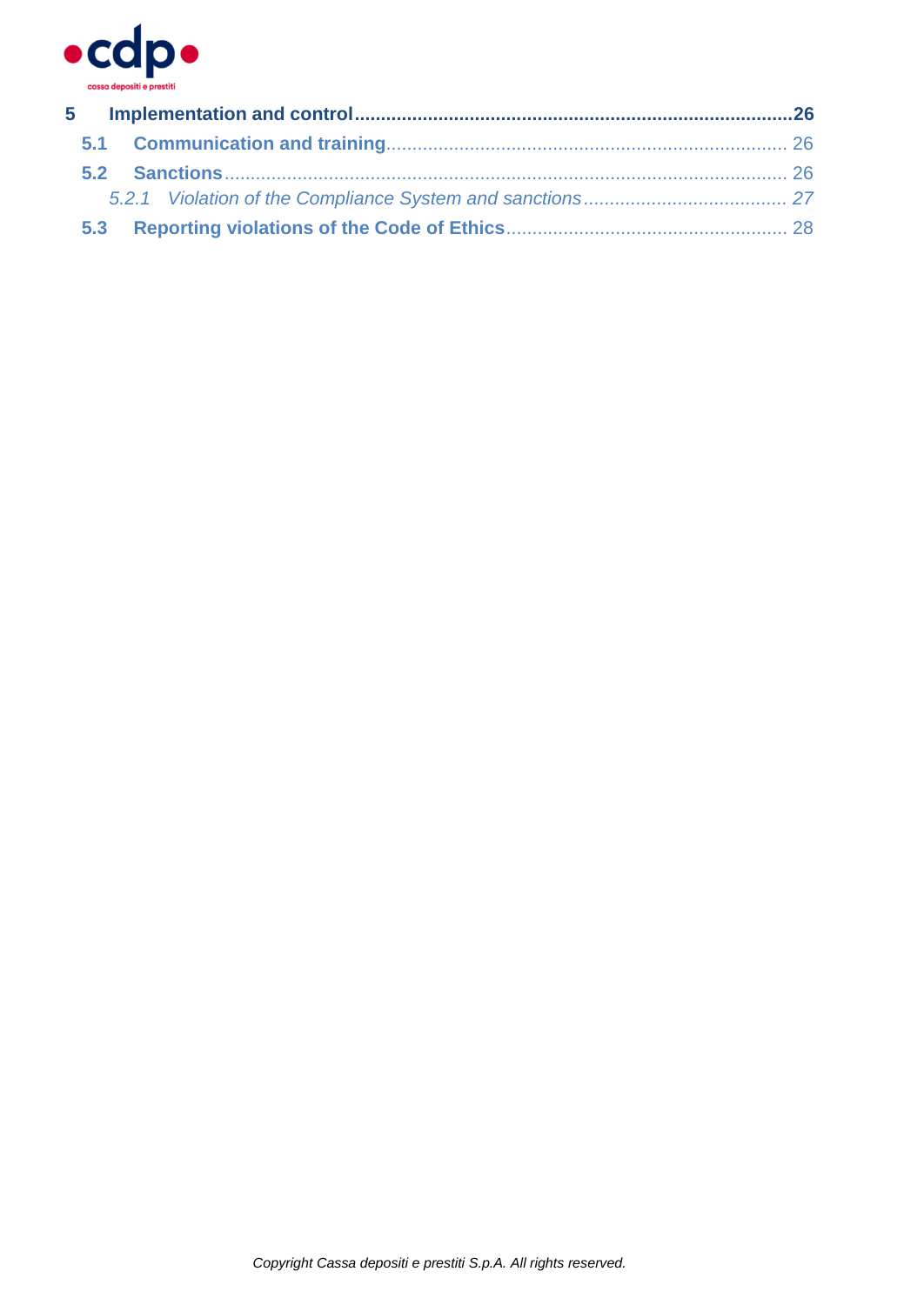

# **Chart of the document**

| <b>Type of document</b>                          | Code of ethics                                                                                                                |
|--------------------------------------------------|-------------------------------------------------------------------------------------------------------------------------------|
| <b>Internal</b><br>regulations<br>repealed       | Code of ethics (v 3.1 of 21 January 2015)<br>$\Box$                                                                           |
| <b>Main</b><br>internal<br>regulations connected | The Compliance System pursuant to Legislative Decree<br>П<br>231/2001<br>Rules on the exercise of management and control<br>П |
| References to external<br>regulations            | Law 300/1970 (Workers' Statute)<br>П.<br>Legislative Decree 231/2001                                                          |
| <b>Drafting</b>                                  | Audit Methods and 231/2001 support/Chief Audit Officer/Chief<br><b>Operating Officer</b>                                      |
| Validation                                       | <b>Supervisory Body</b><br>П                                                                                                  |
| <b>Subject Approver</b>                          | <b>Board of Directors</b>                                                                                                     |
| <b>Emanation</b>                                 | Chief Operating Officer's Service Order no. 9 of 10 March 2017<br>П                                                           |
| How to publish                                   | Company bulletin board<br>Company intranet                                                                                    |

# **Document history**

| <b>UPDATES AND REVISION</b> |                                                                                                                                                                    |                  |  |  |  |  |
|-----------------------------|--------------------------------------------------------------------------------------------------------------------------------------------------------------------|------------------|--|--|--|--|
| <b>Revision n°</b>          | <b>Main changes</b>                                                                                                                                                | <b>Date</b>      |  |  |  |  |
| 1.0                         | Revision Compliance System pursuant to Legislative<br>$\Box$<br>Decree 231/2001 and Code of ethics as a result of<br>legislative and organizational changes of CDP | 20 April 2011    |  |  |  |  |
| 2.0                         | Changes to the organizational business<br>$\Box$                                                                                                                   | 5 June 2012      |  |  |  |  |
| 3.0                         | Revision Compliance System pursuant to Legislative<br>H<br>Decree 231/2001 and Code of ethics as a result of<br>legislative and organizational changes of CDP      | 25 November 2014 |  |  |  |  |
| 3.1                         | Change of the address of the CDPI SGR S.p.A.<br>$\Box$                                                                                                             | 21 January 2015  |  |  |  |  |
| 4.0                         | Insertion of mission and new values of CDP and the<br>H<br>coordinated companies.                                                                                  | 27 February 2017 |  |  |  |  |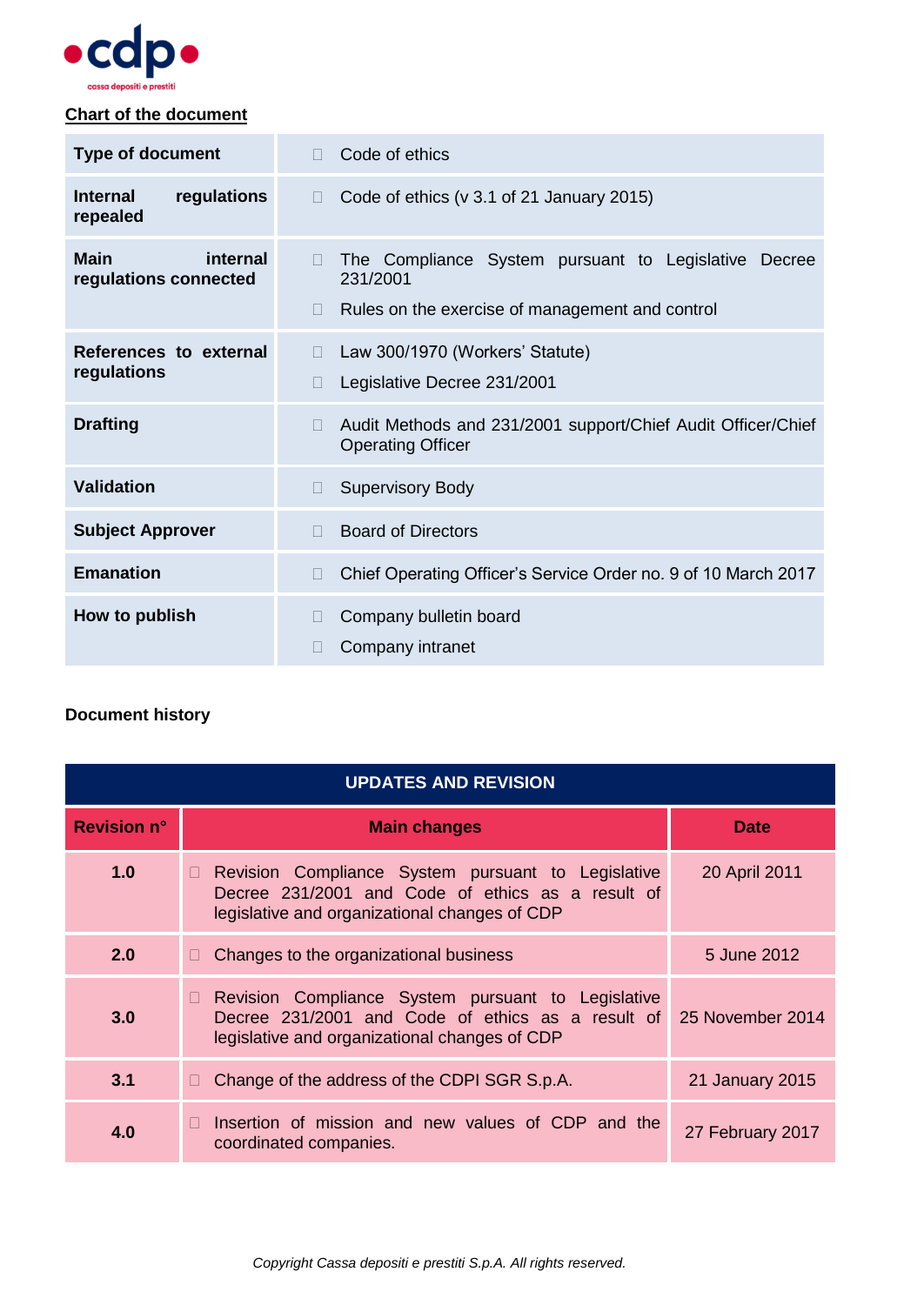

# <span id="page-4-0"></span>**1 Purpose and scope of application**

Cassa Depositi e Prestiti S.p.A. (hereinafter "CDP" or the "Company"), a joint-stock company (società per azioni) with the Italian government as majority shareholder, is a financial entity charged, inter alia, with providing services in the general economic interest, ensuring that it maintains its financial equilibrium, preserving and increasing the value of the company and the return to shareholders on the risk they assume.

CDP is required to adopt organisational and accounting arrangements that ensure separation between the activities it carries out in the general economic interest, represented mainly by its investments in debt or equity capital primarily using postal funding in the sectors of public investments, infrastructure and economic support programmes, and financing public services on a private-sector basis using funding raised exclusively from institutional investors, the issue of securities, borrowing and other financial operations, without state guarantees and excluding demand funding.

This Code of Ethics (hereinafter the "Code") forms an integral part of the Compliance System pursuant to Legislative Decree 231/01, as amended (hereinafter the "Compliance System") adopted by the Board of Directors of CDP and the Group companies over which it exercises management and coordination powers (hereinafter "coordinated companies") and governs the rights, duties and responsibilities that CDP and the coordinated companies expressly assume in respect of the stakeholders1 with whom they interact in the course of their business.

The ethical standards and the values set out in the Code should guide the activities of all those who act in any way in the interests of CDP and the coordinated companies, taking account of the type of legal relationships involved and the specific provisions of laws, regulations, the articles of association and contracts applicable to each such relationship, the importance of the roles undertaken, the complexity of the functions and the responsibilities assumed or entrusted to them to pursue their objectives.

Specifically, the "recipients"<sup>2</sup> of this Code are:

- the members of the corporate bodies;
- employees;
- associates;
- consultants;
- partners;
- suppliers;

-

<sup>&</sup>lt;sup>1</sup> The term stakeholder refers to all those with an interest in respect of CDP and the coordinated companies, such as shareholders, members of the corporate bodies, employees, other associates, public- and private-sector customers, suppliers, consultants, partners, the banking system, the state, domestic, EU and international authorities, including supervisory and control bodies, and other authorities, subsidiaries, associated companies and other companies in which CDP holds an equity interest.

<sup>&</sup>lt;sup>2</sup> For this and other definitions used herein, please refer to the General Part of the Compliance System.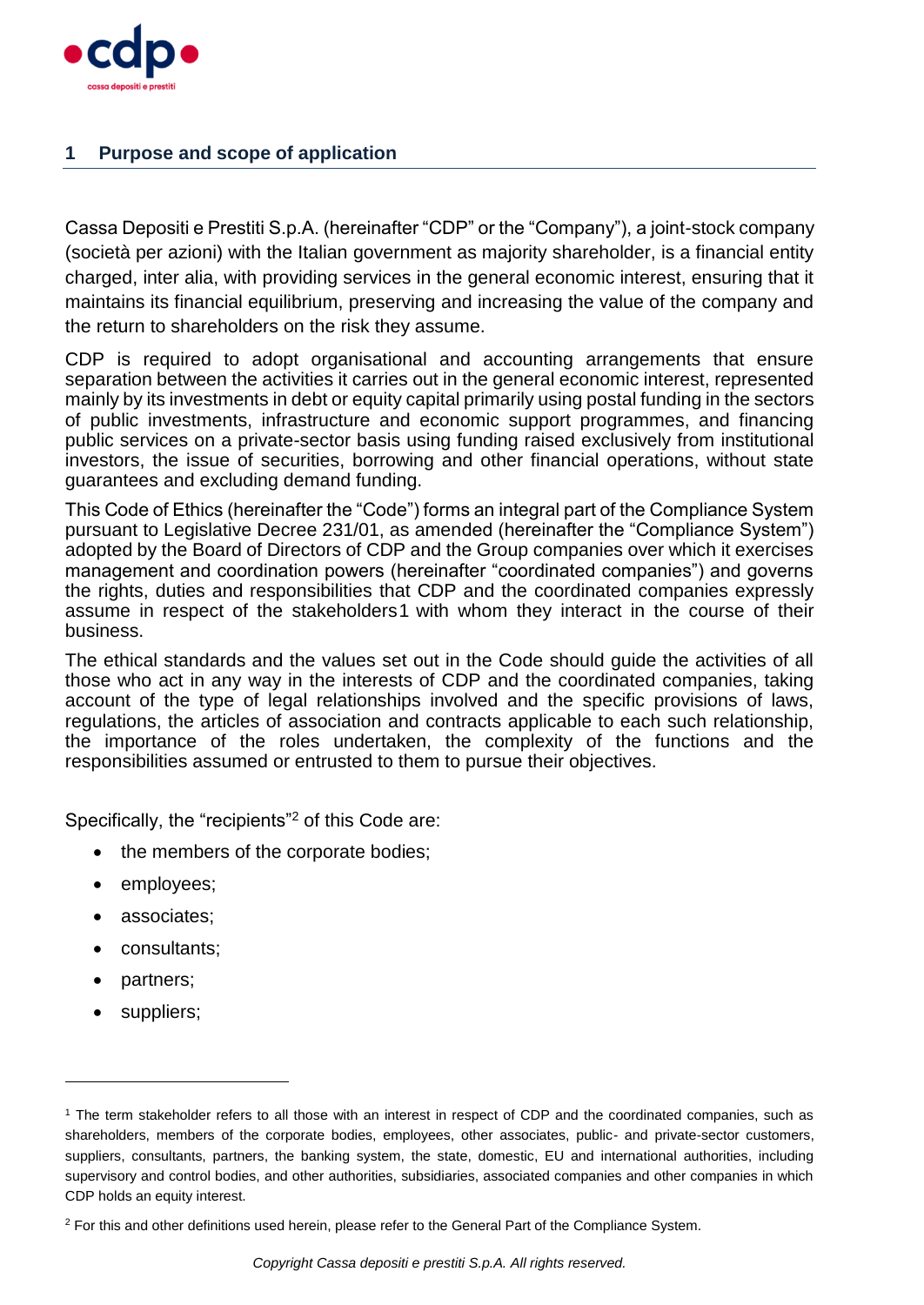

business counterparties.

Establishing ethical guidelines and adopting standards for action are crucial to ensuring that CDP and the coordinated companies act reliably in their relations with stakeholders and, more generally, within the entire civil and economic environment in which they operate, contributing to the prevention of the offences set out in Legislative Decree 231/2001.

For these reasons, it is important to clearly define the set of values that CDP and the coordinated companies recognise, accept and share and the responsibilities that they assume both internally and in respect of the outside world.

This Code of Ethics is designed to meet these needs, representing a code of conduct with which compliance by all the recipients is of fundamental importance to the proper functioning, reliability and reputation of CDP and the coordinated companies.

# <span id="page-5-0"></span>**1.1 The Code as a contract**

-

Compliance with the Code is an essential part of the contractual obligations of employees pursuant to and for the purposes of Article 2104 of the Italian Civil Code.<sup>3</sup>

The values expressed in and the contents of this Code are specific examples of the obligations of diligence, loyalty and impartiality that characterise the proper performance of one's work and conduct.

Violation of the rules set out in this Code may constitute breach of the primary obligations of employment or be deemed misconduct subject to disciplinary action, with all the consequences provided for by law or the applicable collective bargaining agreement, including with regard to retaining one's employment, and could also involve payment of damages for any harm arising from such violation.

# <span id="page-5-1"></span>**1.2 Additional obligations for managers in charge of organisational units**

All employees in charge of an organisational unit are required to:

- set an example for their subordinates through their own behaviour;
- guide employees in complying with the Code;
- act in such a manner that employees understand that compliance with the Code is an essential element of the quality of their job performance;
- carefully select, to the extent it falls within the scope of their duties, employees and external associates in order to ensure that tasks are not entrusted to persons who are not fully committed to complying with the Code;
- promptly report, in accordance with the procedures set out in the Compliance System, information received from associates or other external sources about possible violations of the Code;
- take immediate corrective action when the situation warrants it;

<sup>3</sup> Article 2104 of the Italian Civil Code – Diligence of employees – "An employee shall use the diligence required by the nature of the work to be done, the interests of the enterprise ... The employee shall also comply with the instructions for the execution and discipline of the work issued by the employer and the employee's superiors".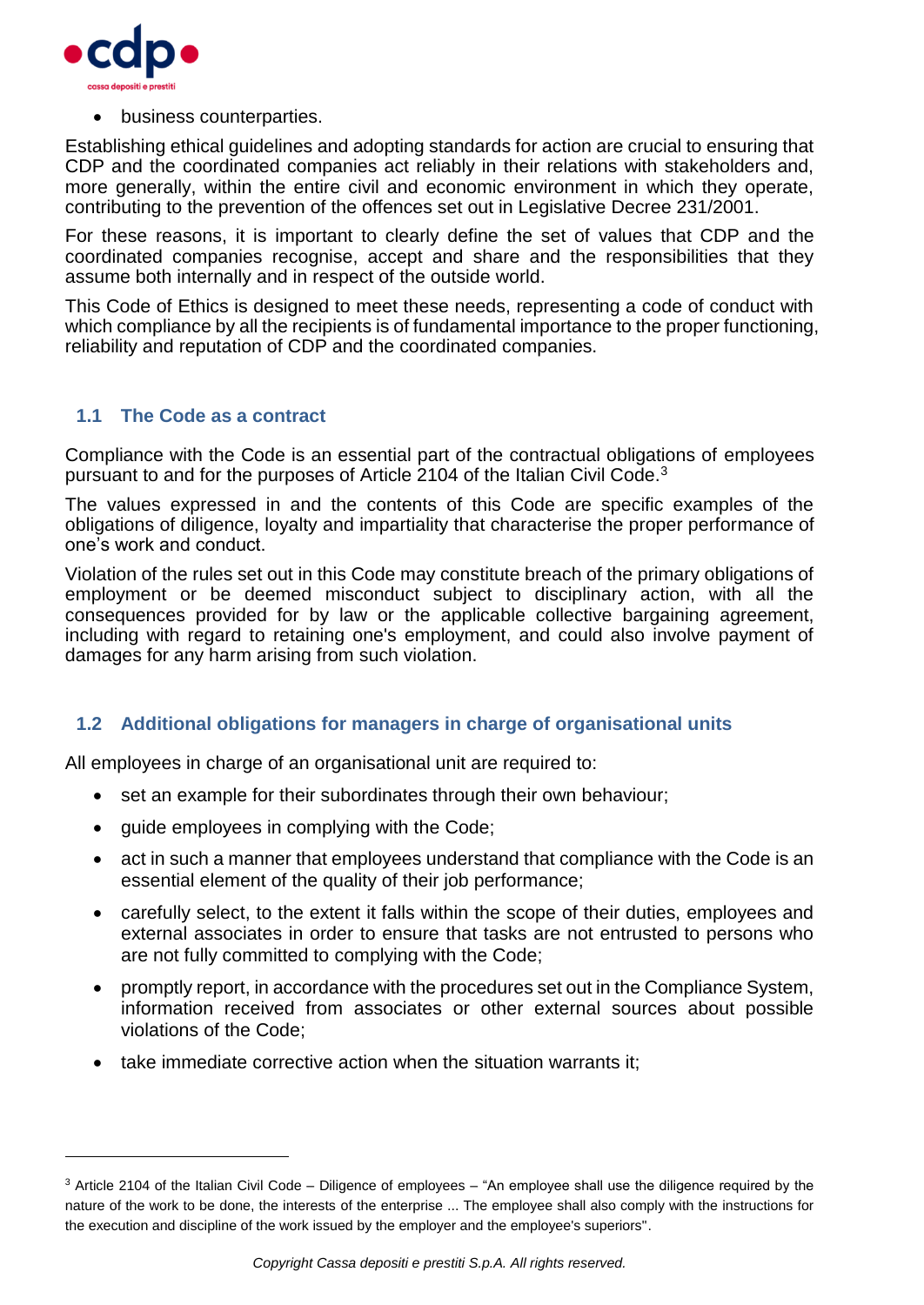

 prevent any form of retribution against employees who have reported violations of the Code.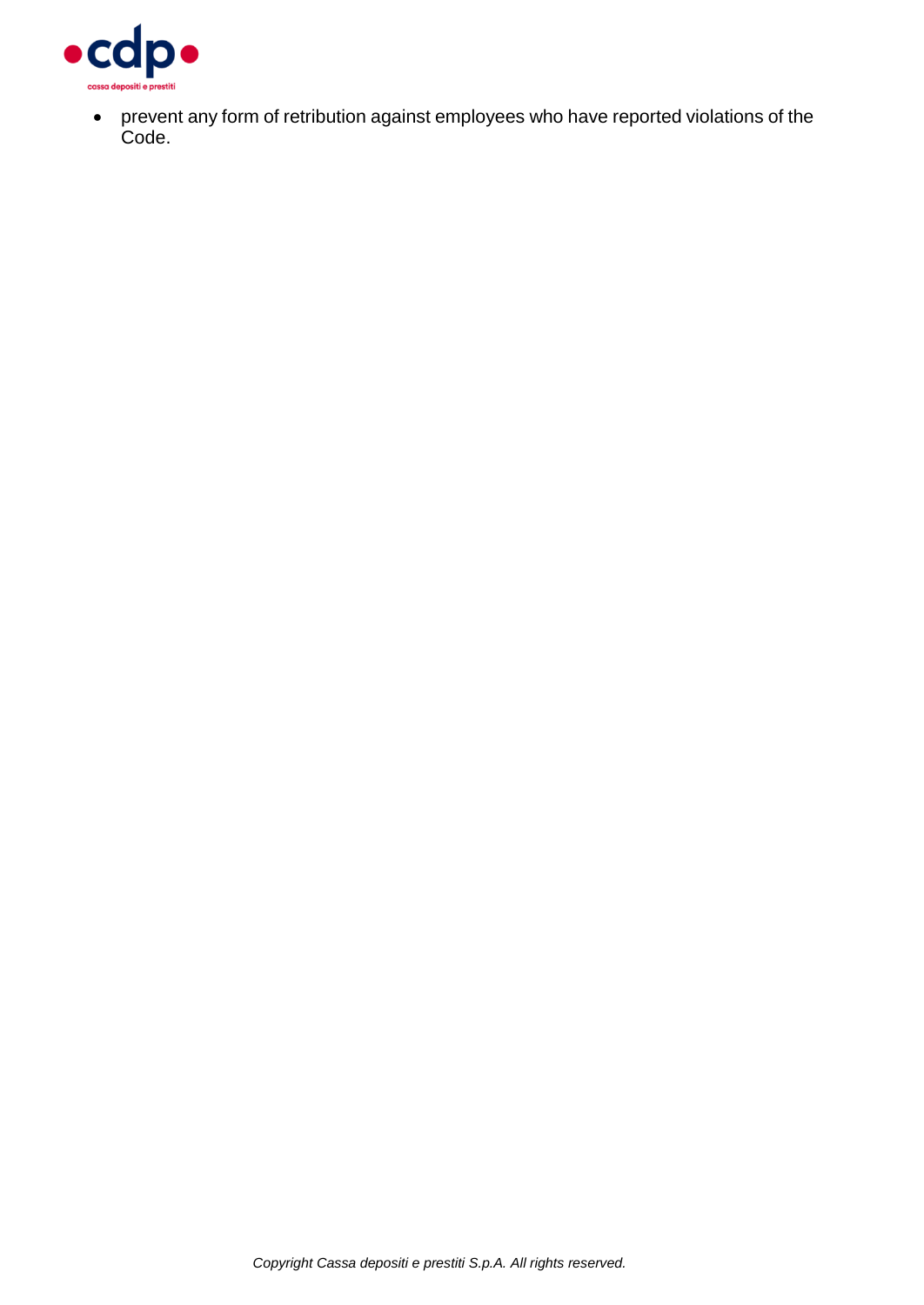

#### <span id="page-7-0"></span>**2 Mission and Values**

The Mission of CDP and the coordinated companies is to promote the future of Italy by contributing to its economic development and investing in its competitiveness.

In order to affirm its mission, CDP and the coordinated companies share and acknowledge the principles and values, considered fundamental, to which the Recipients of this Code should refer.

Considering the importance for the entire country of the public service functions entrusted to CDP, both in terms of raising funds and lending for purposes in the general economic interest, great care is devoted to ensuring that our activities fully comply with the complex legal and regulatory frameworks – both Italian and EU – that govern them.

Likewise, CDP is also committed to strict compliance with applicable laws and regulations in our market activities. More specifically, these comprise EU rules governing competition, state aid and transparency in financial dealings between public-sector enterprises and Member States.

In general, in our dealings with our stakeholders, we are committed to:

- establishing, without any form of discrimination, stable channels of communication;
- representing our interests and positions in a clear, rigorous and consistent manner, avoiding any collusive behaviour;
- act in accordance with the principles set out this Code.

#### **Staff improvement and satisfaction and personal integrity**

The Company seeks to protect and promote the value of moral and cultural integrity of the person.

We strive to achieve employee satisfaction by supporting all initiatives that help create a dynamic working environment, based on motivating and involving employees, emphasising teamwork, acquiring new skills, and being able to measure, recognise and gratify the contribution of each individual.

We guarantee a working environment based on providing attention to, listening to, trusting in and ensuring the professional recognition of our employees, including by caring for the workplace and working conditions so as to safeguard our employees' physical and psychological health.

We guarantee working conditions that respect individual dignity and safe working environments.

#### **Lawfulness**

In carrying out our activities, CDP and the coordinated companies act in compliance with the law and all regulations in force in the areas in which they operate, as well as with this Code and corporate procedures, applying them in a fair and equitable manner. In no case does the Company excuse or tolerate behaviour that violates existing laws and regulations and/or the Code of Ethics. Specifically, the belief that one is acting for the benefit of the Company does not permit or justify, in any case or manner, behaviour that does not comply with the principles, values and rules that underlie this Code of Ethics.

The recipients shall not initiate or continue any relationship with persons who refuse to adopt this principle.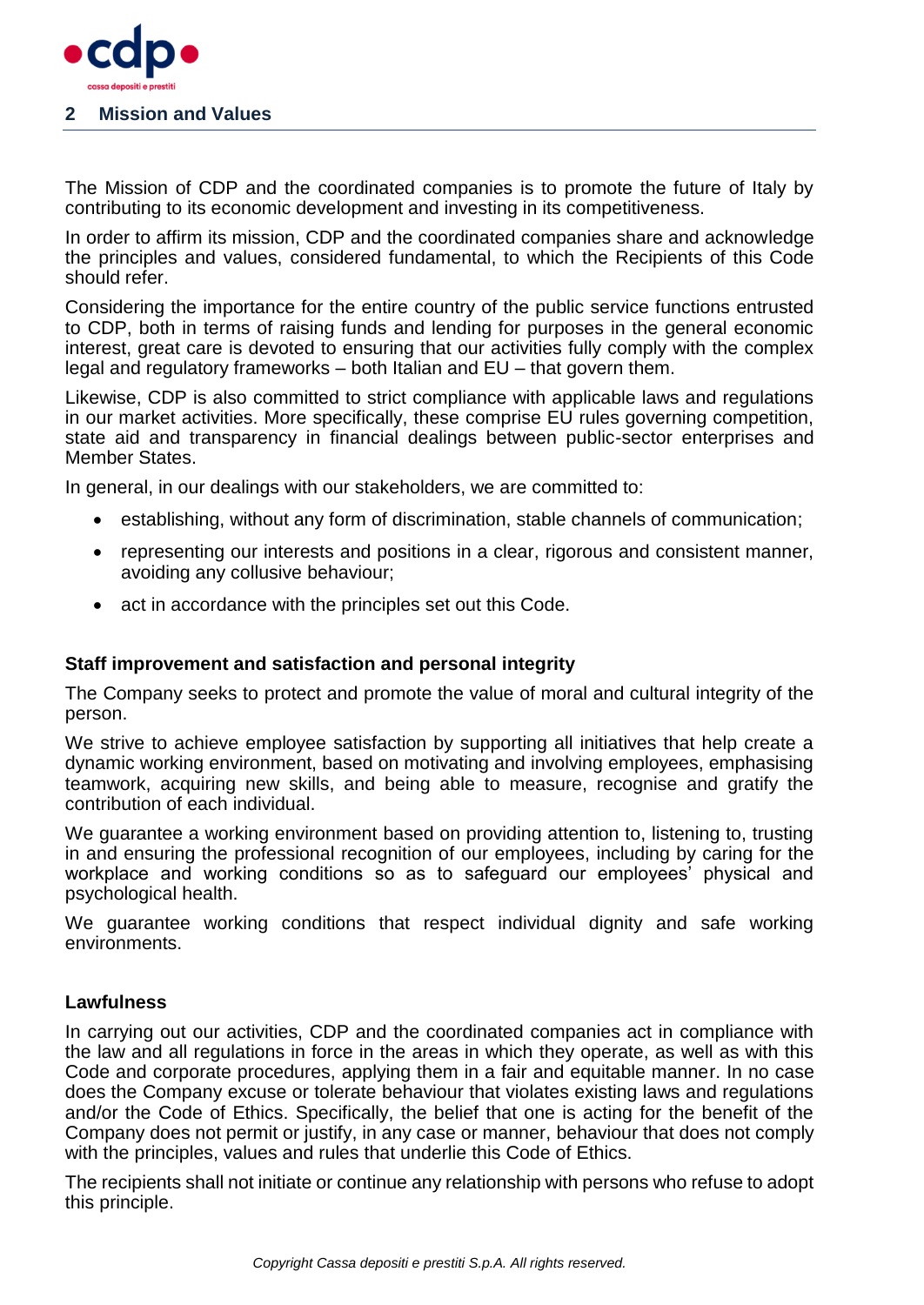

If there should be any doubt concerning the proper interpretation of laws or regulations, the recipients shall ensure that these matters are handled professionally, requesting the legal opinion of the competent units indicated in the corporate rules and in the Compliance System.

# **Confidentiality**

The recipients shall keep the information and personal data being processed confidential and protect information obtained in the course of performing their duties.

They shall not use such information for their own interests in order to obtain undue gains or in a manner contrary to the law or harmful to their corporate duties.

# **Honesty**

Relations with the stakeholders of CDP and the coordinated companies shall be fair, cooperative, loyal and mutually respectful.

The members of the corporate bodies, employees and associates of CDP and the coordinated companies shall perform their duties in the interests of the same and shall not be influenced by any form of pressure to act on behalf of interests outside the scope of their mission.

#### **Accountability**

CDP and the coordinated companies act with full awareness of our role at the service of the country. We assess the economic, social and environmental impact of our actions from a long-term perspective.

#### **Skills**

Wealth of knowledge and experience is a distinguishing factor in promoting initiatives in the many areas in which CDP and the coordinated companies operate. We invest in our people on an ongoing basis.

#### **Collaboration**

CDP and the coordinated companies believe in teamwork, in the ability to listen and the strength of dialogue. This is the spirit that guides us, at home and abroad, in our relations with our partners, be they institutions, companies, territories or the financial system, in Italy and abroad.

#### **Courage**

CDP and the coordinated companies are determined in our decisions, even the most difficult. We operate responsibly, but without fear, when we are convinced that the path we have taken is the right one to achieve the best result for the community.

#### **Transparency and completeness of information**

CDP and the coordinated companies are committed to clearly, transparently and completely inform all stakeholders of the financial and operational situation and performance, without showing favour to any particular interest group or individual.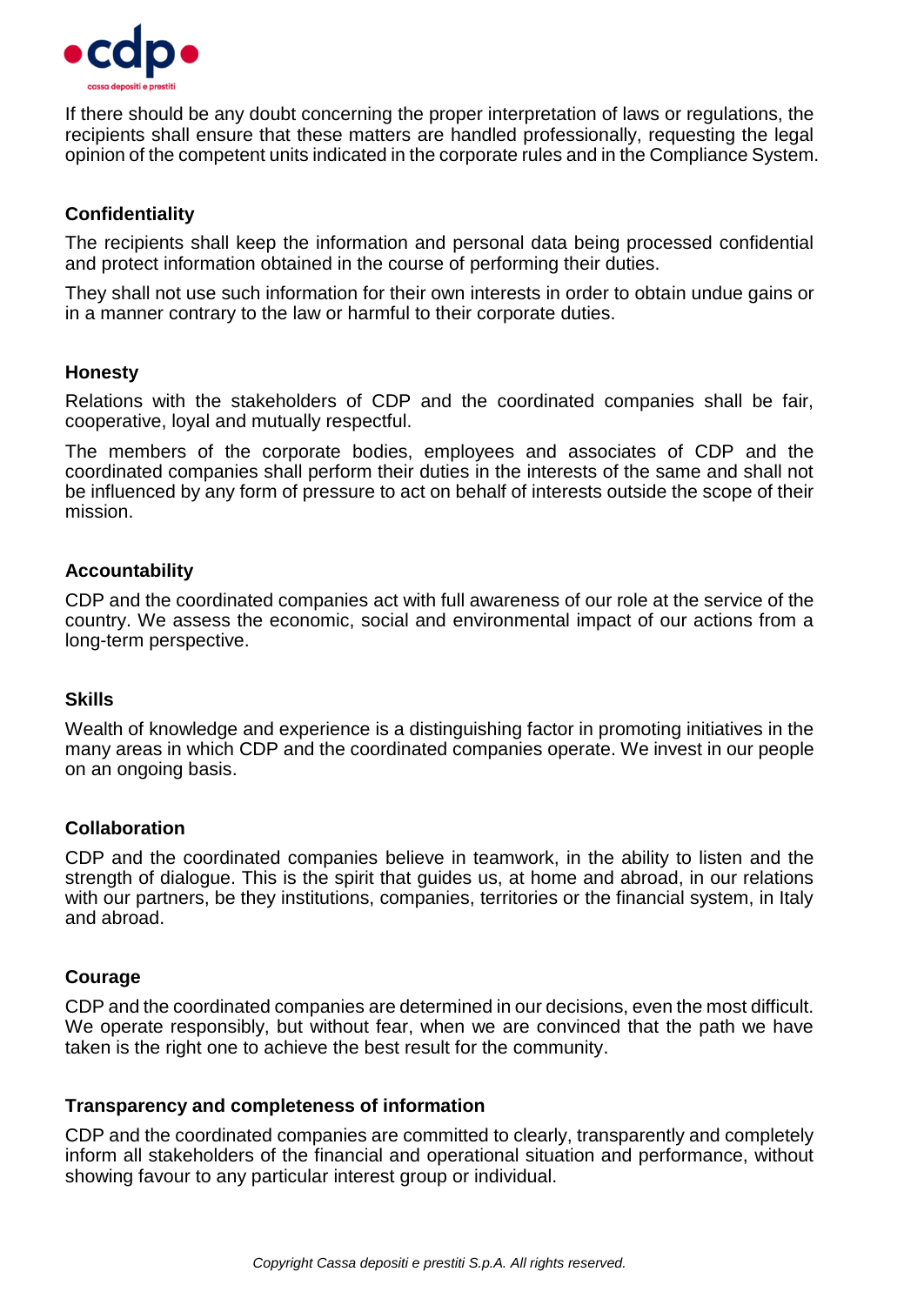

# **Quality**

CDP and the coordinated companies are committed to closely monitoring changing market needs and to constantly improving the quality of the products and services they offer to all their customers.

# **Fairness**

Recipients shall avoid behaviour designed to take advantage of contractual technicalities or unexpected situations that could place the counterparty in a position of weakness with respect to CDP and the coordinated companies.

#### **Impartiality towards stakeholders**

In dealings with stakeholders, all forms of discrimination shall be avoided: age, gender, sexual orientation, state of health, marital status, race, political views or religious beliefs.

Management and daily operations shall be guided by the principle of equal opportunity.

#### **Care for the environment**

We recognise the importance of protecting the environment as a primary good and are committed to promoting the rational use of resources in CDP and in the coordinated companies and devoting attention to finding innovative solutions for saving energy.

More specifically, recipients pursue the goal of managing, in an organized and ever-more efficient manner, their impact on the environment, whether in daily operations (paying attention to usage of paper, water, electricity, waste production and management, etc.) or relating to customer and supplier activity (assessing environmental risk when financing and investing, avoiding polluting activities or products in transactions with suppliers, etc.).

# <span id="page-9-0"></span>**2.1 Activities**

The values of CDP and the coordinated companies shall be observed and applied in the conduct of all business activities:

#### **Financing and other financial transactions in the general economic interest**

CDP grants financing in any form, by way of the purchase of receivables, using repayable funds raised through postal savings passbook accounts and postal bonds that benefit from state guarantees and are distributed through Poste Italiane S.p.A. or its subsidiaries, and funds raised from the issue of securities, borrowing and other financial operations with state guarantees to the state, regions, local authorities, public entities and public law bodies. These funds may also be used for other transactions carried out in the public interest, as indicated in the CDP Articles of Association, with or promoted by such parties, as well as with private parties with regard to transactions conducted in specific sectors of general interest (based upon criteria established by decree of the Ministry for the Economy and Finance – "MEF"), taking into account the financial sustainability of each transaction. Transactions undertaken within the scope of international development cooperation, pursuant to Art. 22 of Law 125 of 11 August 2014, may be co-financed with European, multilateral or international financial institutions, up to the annual limit established in the specific convention signed between CDP and MEF.

These funds may also be used for other financial transactions for: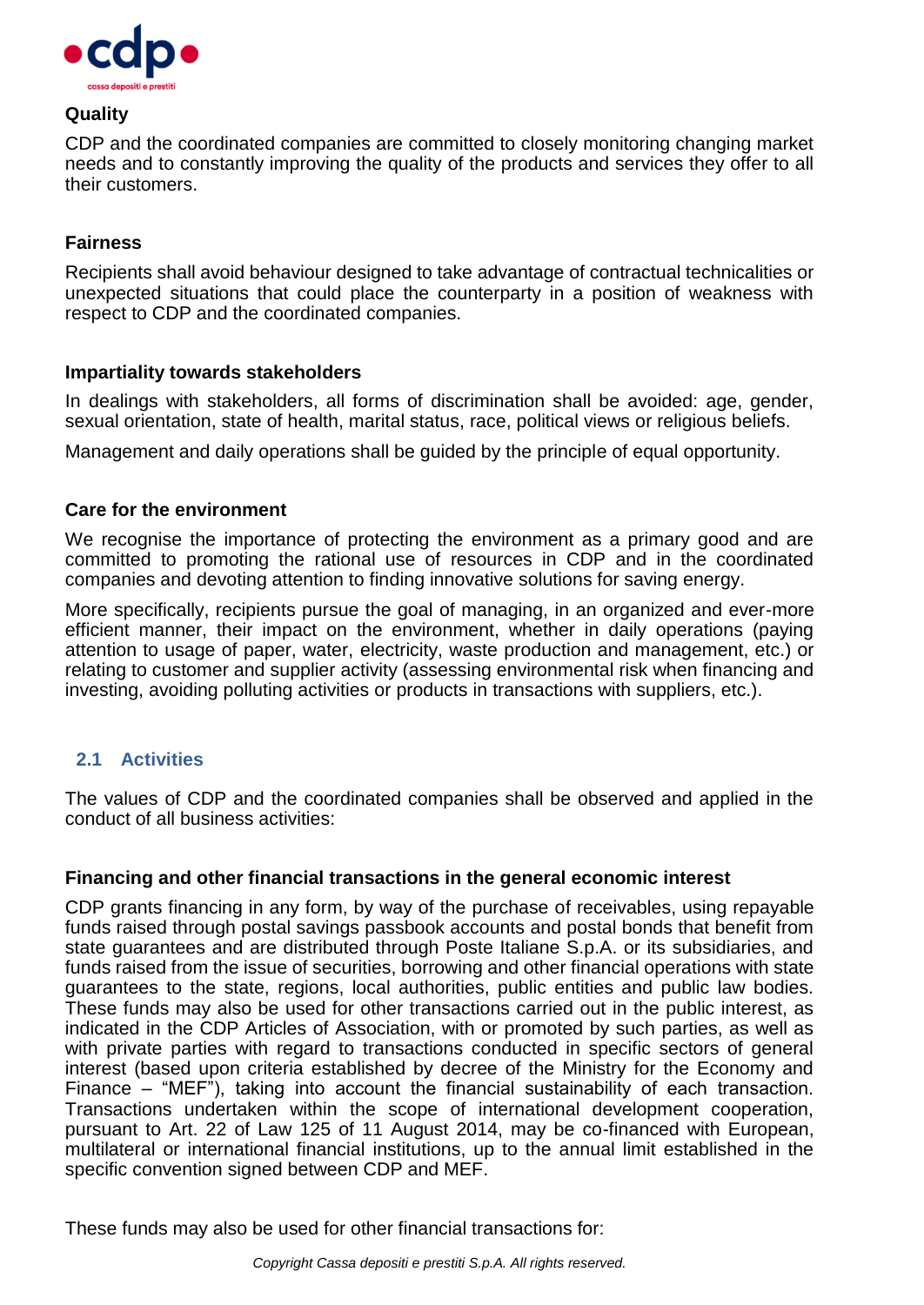

- initiatives in support of the economy;
- the supply of funding to banks to allow them to grant loans secured by mortgages on residential properties, mainly for the purchase of primary residences or for renovation and energy efficiency enhancement works;
- the purchase of bank bonds backed by portfolios of loans secured by mortgages on residential properties and/or securities issued as part of securitizations of receivables in respect of loans secured by mortgages on residential properties;
- the acquisition of securities in respect of securitizations of receivables from small and medium-sized enterprises (in order to increase the volume of lending to them).

#### **Financing without general service obligations**

CDP finances, as a market operator, works, plants, networks and other infrastructure intended to supply public services, as well as investments in research, development, innovation, protection and leveraging of cultural assets, including to promote tourism, of the environment and energy efficiency, including investments in green energy for mountainous and rural areas, preferably through co-financing arrangements with lending institutions and, in any event, using funds raised from the issue of securities, borrowing and other financial operations, without state guarantee and without raising demand funds.

#### **Management of postal savings**

CDP acts as issuer, offering retail investors a range of simple, low-risk investment products, with certain yields and an adequate return.

#### **Investments in companies of major national interest**

CDP manages, under the policy-setting powers of the Ministry for the Economy and Finance, the equity investments transferred at the time of the transformation of the Company into a joint stock company (*società per azioni).*

CDP also takes stakes in companies of major national interest, as defined by the Decree of the Minister for Economy and Finance of 3 May 2011 (subsequently replaced by the Ministerial Decree of 2 July 2014, that are in a stable financial equilibrium and are characterized by adequate profit-generating prospects.

These shares may be acquired through vehicle companies or investment funds invested in by CDP and possibly by private or state-controlled companies or public institutions.

#### **Management of relationships assigned to the Ministry for the Economy and Finance**

CDP manages the functions, assets and liabilities transferred to the MEF during CDP's transformation into a joint-stock company (*società per azioni*).

CDP also manages any other public function or activity of general interest assigned by law, administrative act or contract.

#### **Consulting services**

CDP provides assistance and consulting to the state, regional governments, local authorities, public bodies and public-law entities, as well as support for operations or parties involving "financing and other financial transactions in the general economic interest".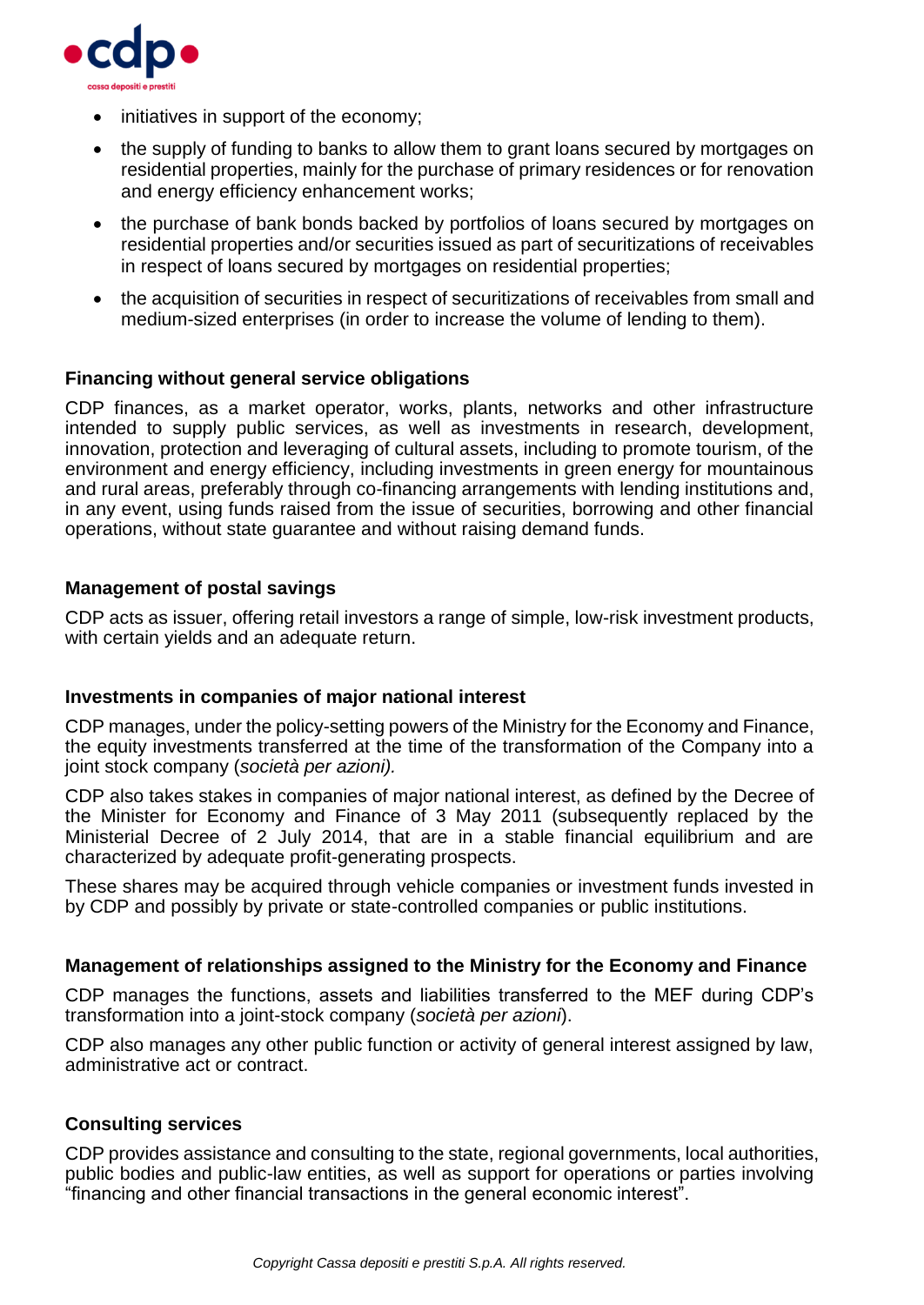

Furthermore, CDP provides consulting services and conducts studies, research and analysis of economic and financial issues.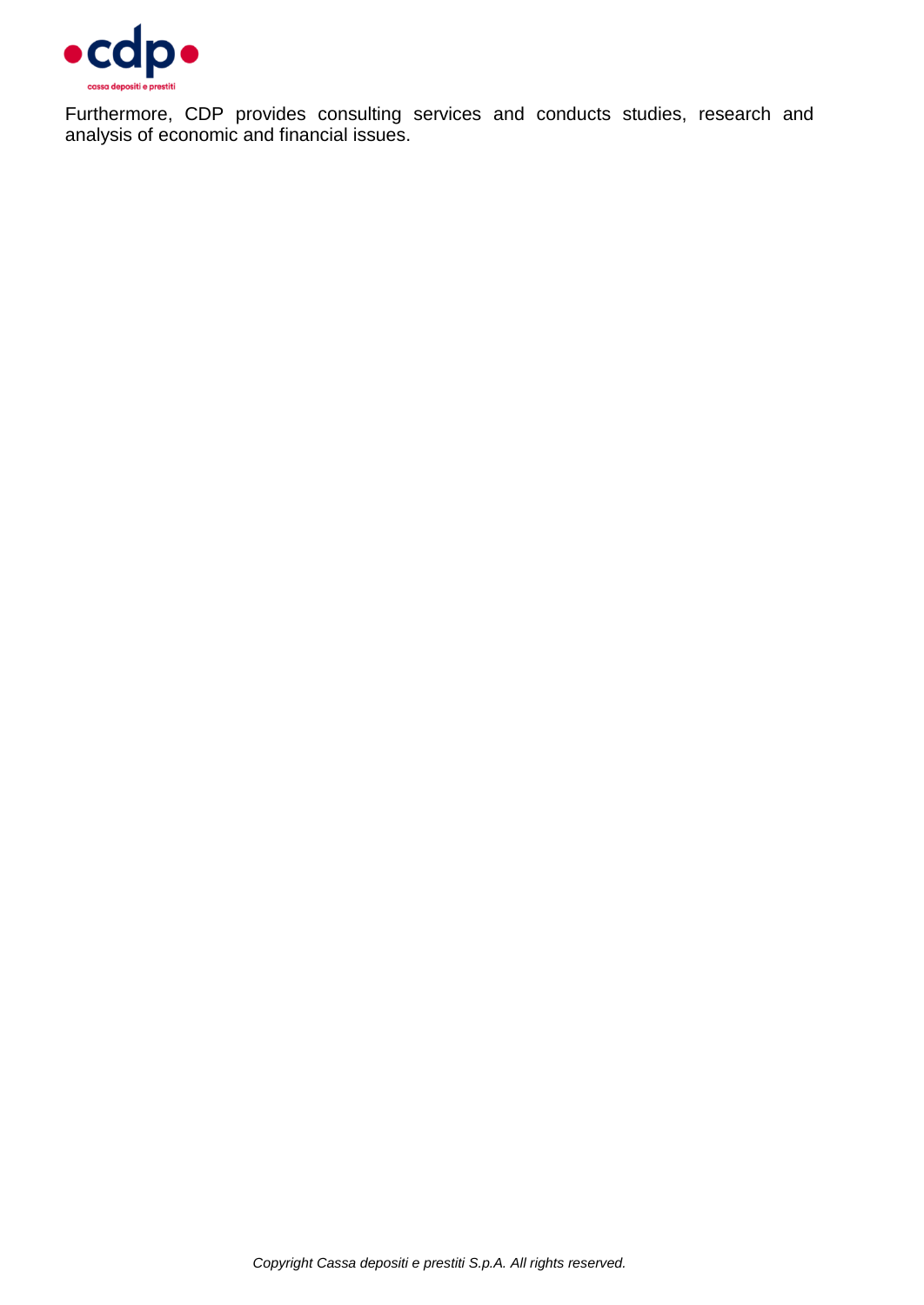

# <span id="page-12-0"></span>**3 Principles of conduct in company operations**

CDP and the coordinated companies guarantee their shareholders:

- $\bullet$  equal treatment:
- transparency;
- orderly access to corporate information;
- complete disclosure concerning transactions with related parties so that they may assess whether transactions are impartial and make sound business sense.

The recipients are required to refrain from initiating or taking part in conduct such that, when considered individually or together, could constitute a criminal offence, in particular those envisaged under Legislative Decree 231/2001, as amended, and those specified under the Compliance System.

Recipients are required to comply with specific rules of conduct concerning the following subject matters:

- 1. accounting;
- 2. internal controls;
- 3. relations with authorities;
- 4. confidentiality of information;
- 5. anti-corruption;
- 6. money laundering and terrorism;
- 7. conflict of interest;
- 8. gifts;
- 9. standard contractual clauses*.*

# <span id="page-12-1"></span>**3.1 Accounting**

The recipients shall take steps to ensure that information is accurate, complete and timely, both within and without CDP and the coordinated companies.

To this end, every operation or transaction shall be accurately and promptly recognised and recorded in the corporate accounting system in accordance with the criteria established by law and on the basis of the applicable accounting standards; every operation or transaction must be authorised, verifiable, legitimate, consistent and appropriate.

In order for the accounting records to satisfy the requirements of accuracy, completeness and transparency, adequate and complete supporting documentation for actions undertaken shall be retained in order to enable:

- accurate recognition and recording of each operations;
- immediate determination of the characteristics of and reasons for each operation;
- easy formal and chronological reconstruction each operation;
- verification of the decision-making, authorisation and execution process, as well as identification of the various levels of responsibility and control.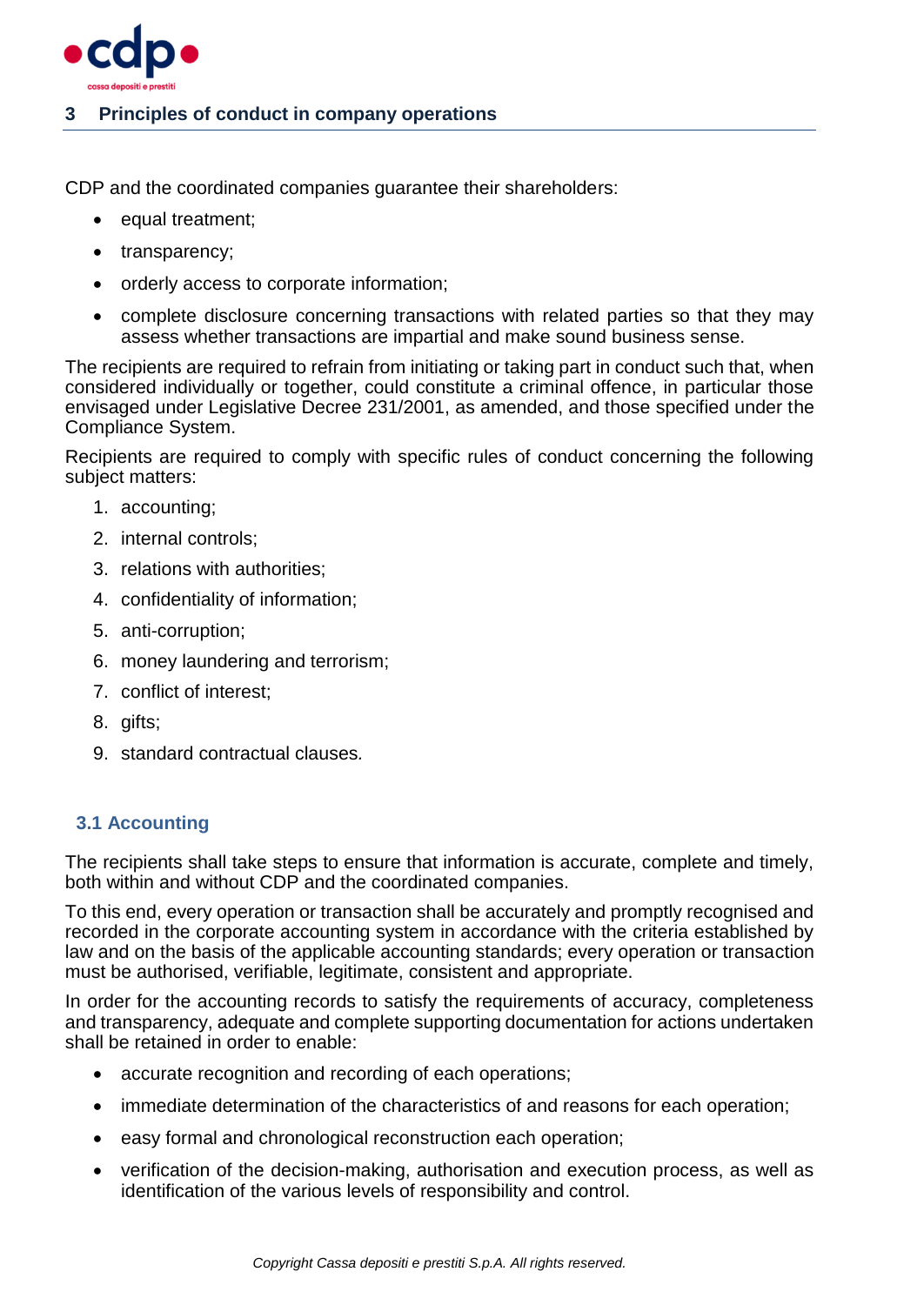

Each account entry must accurately reflect the contents of the supporting documentation. Accordingly, each manager, employee or associate involved shall ensure that the supporting documentation can be easily found and is organised in a logical manner in accordance with corporate rules and procedures.

No recipient may make payments in the interest or on behalf of CDP and the coordinated companies without adequate supporting documentation and formal authorisation.

Employees and associates (the latter to the extent they are responsible) who become aware of any omission, falsification or negligence in account entries or in the supporting documentation shall immediately report such fact to their superiors or the Supervisory Body.

CDP also ensures that control and audit activities legally assigned to the partners and/or shareholders, to the Board of Auditors, to the firms engaged to perform the statutory audit and to the Supervisory Body are properly performed, as well as ensuring that the Shareholders' Meeting may freely and fairly express its will.

Recipients shall refrain from undertaking any action that constitutes or could constitute a barrier to the exercise of the control activities of such bodies. Relations with such internal bodies must be conducted in accordance with the principles of propriety, transparency, professionalism and availability, in accordance with their reciprocal roles.

In order to prevent the commission of so-called corporate offences, CDP has adopted a Special Part of the Compliance System addressing this issue.

#### <span id="page-13-0"></span>**3.2 Internal controls**

"Internal controls" refer to all those instruments necessary or useful for directing and checking the activities of CDP and the coordinated companies to ensure that they comply with the law and corporate procedures, safeguard corporate assets, effectively manage company activities and clearly provide true and fair information on performance and the financial position, as well as to identify and counter potential risks.

In the scope of their duties and powers, Recipients are required to participate in the realization and implementation of an effective system of corporate control.

#### <span id="page-13-1"></span>**3.3 Relations with authorities**

Recipients shall collaborate to the fullest possible extent with any authorities that should request their assistance in relation to their relationship with CDP and the coordinated companies and, more generally, shall abstain from unwarranted interference in the activities of any inquiry and/or trial.

In order to ensure that persons who are required, or who intend, to make statements before the authorities may exercise independent judgement, recipients shall refrain from interfering with such persons in any way, including through the use of violence, threats, offers or promises of money or other benefits to induce them to not make such statements or to make untruthful statements, so as to preserve the authenticity of the information gathered by such authorities.

This general standard of conduct shall be applied with even greater justification and special care with regard to all persons required to provide testimony to the judicial authorities (during both the investigative and trial stages) that may be used in a criminal proceeding, where they may invoke the right to not respond (specifically, this right is granted to, among other persons, suspects, the accused and to witnesses in certain circumstances, such as, for example, when the witness is entitled to invoke state secrecy or professional privilege).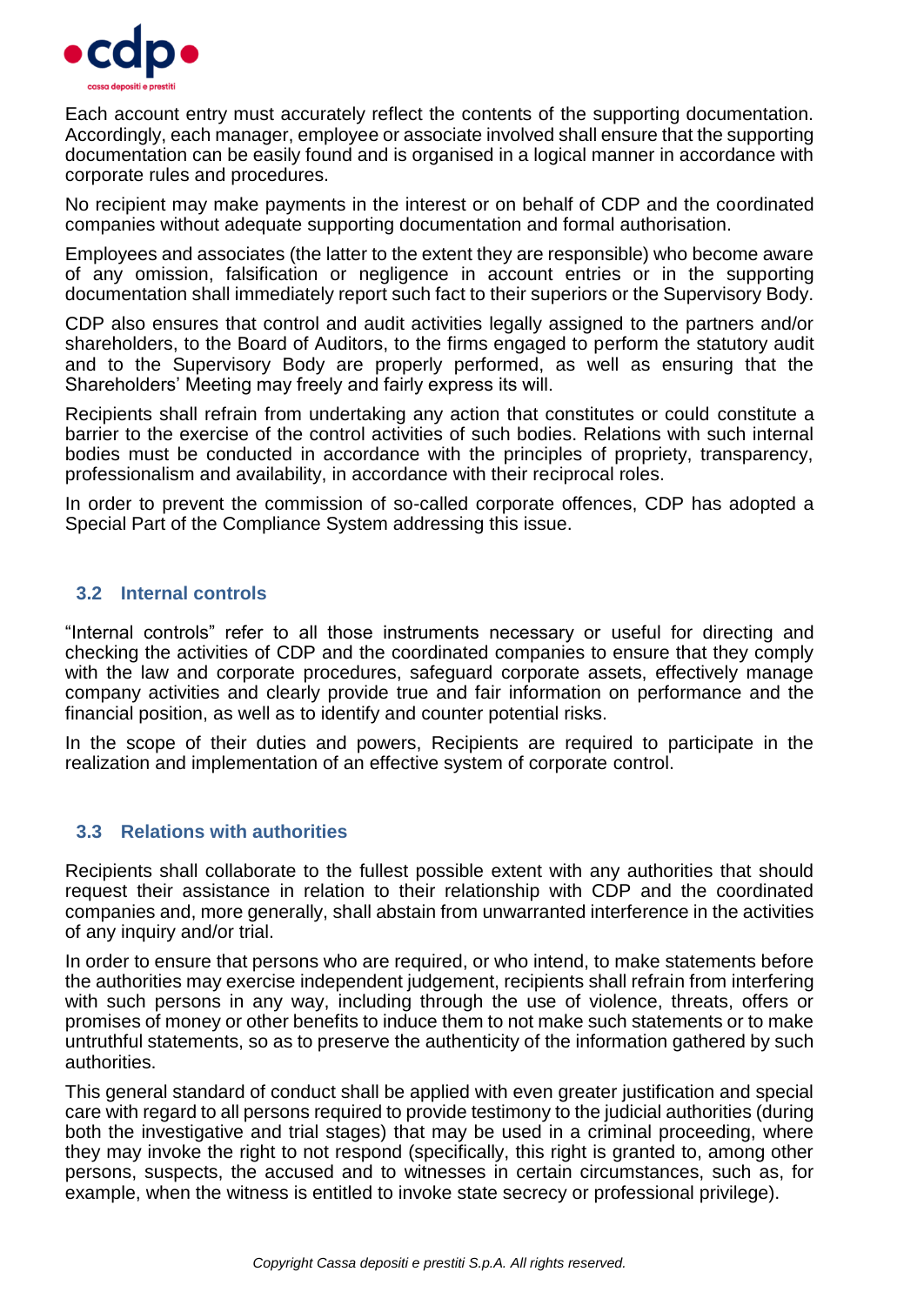

# <span id="page-14-0"></span>**3.4 Confidentiality of information**

Suitable procedures have been put into place to ensure, among other things, the confidentiality, the processing and internal management and the external disclosure of privileged and confidential information, as well as procedures for preventing market manipulation in accordance with existing regulations and the principles set out in this Code.

Therefore, recipients shall not use and/or divulge to third parties, except for reasons related to the performance of their duties, information that is privileged and/or covered by confidentiality agreements or in any case which comes into their possession in the course of their duties.

These rules are directed in particular to the heads of the departments involved, directors, the Chief Executive Officer and the General Manager.

In order to prevent market abuse, CDP has adopted a Special Part of the Compliance System addressing this issue.

#### <span id="page-14-1"></span>**3.5 Anti-corruption**

Recipients shall comply with the principles for combatting corruption and shall constantly strive to undertake all the measures required to prevent corruption in any form.

More specifically, any kind of behaviour that encourages acts of corruption and/or collusion, including those perpetrated against third parties, in order to obtain personal benefits or benefits for CDP is expressly forbidden. Prohibited conduct with respect to corruption includes recipients offering, promising and/or receiving cash, a financial benefit, other advantages or benefits connected with the activity performed.

#### <span id="page-14-2"></span>**3.6 Money laundering and terrorism**

Recipients shall comply with all national and international laws and regulations for combating money-laundering and financing terrorism.

They shall not, in any manner or under any circumstances, receive or accept promises of cash payments or run the risk of being implicated in events relating to the laundering of funds associated with illicit or criminal activities.

Before establishing a relationship or entering into a contract with suppliers or other partners in the course of business, CDP and the coordinated companies shall verify the integrity, reputation and good name of the counterparty. The procedures set out in the Compliance System for selecting counterparties shall apply.

In order to prevent money laundering and the financing of terrorism, CDP has adopted two Special Parts of the Compliance System addressing these issues.

# <span id="page-14-3"></span>**3.7 Conflict of interest**

CDP and the coordinated companies identify and manage conflicts of interest in compliance with the organisational measures and procedures put in place by the competent bodies and applicable law, regulations and corporate governance rules.

CDP and the coordinated companies are not represented by consultants or other "third parties" in dealings with government where a conflict of interest could arise.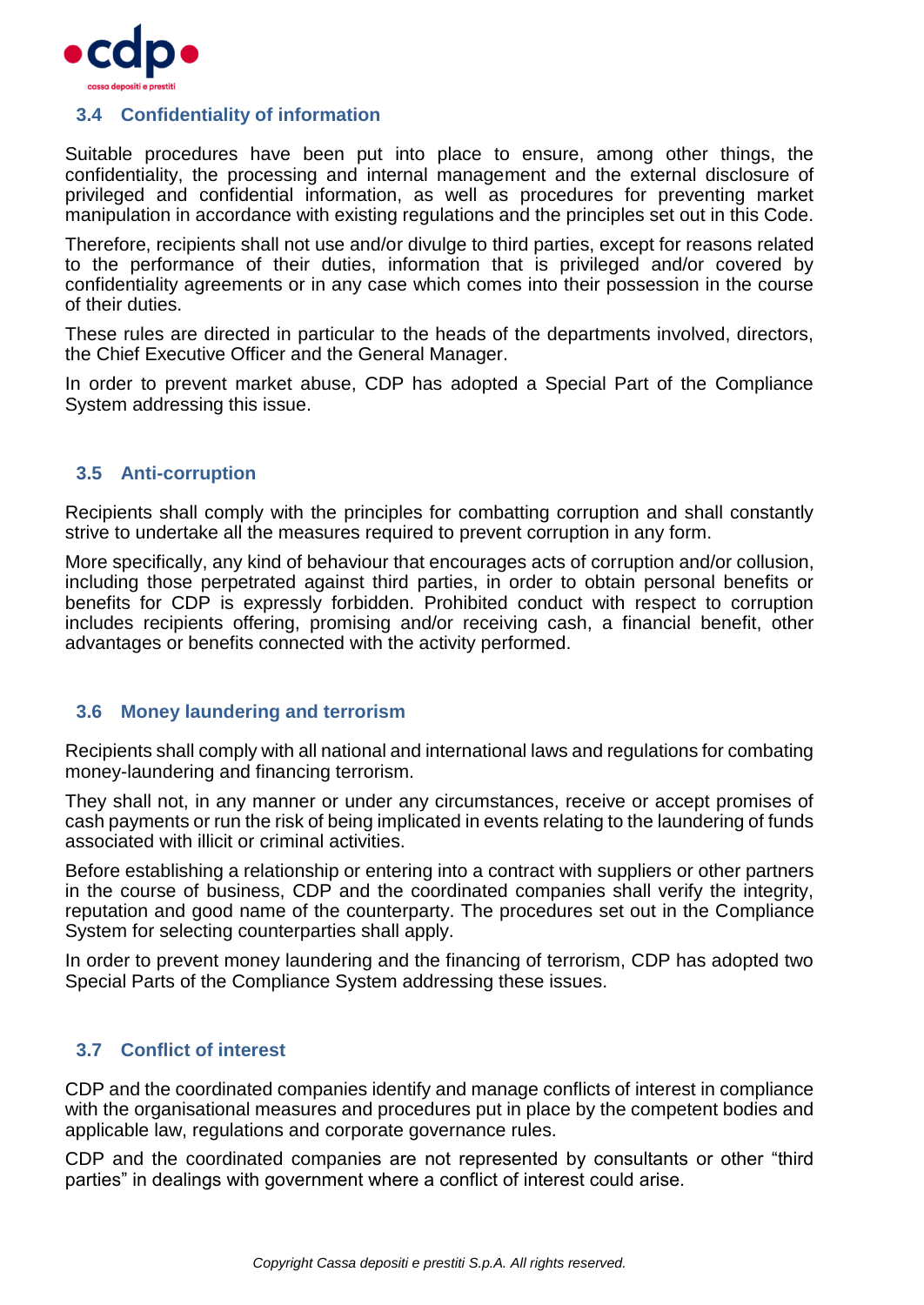

-

Employees shall refrain from engaging in activities in their own direct financial interest that are even potentially in conflict with the interests of the Company.

In any case, employees shall avoid any situation and all activities that may give rise, even if only potentially, to a conflict of interest with the Company or that could interfere with their ability to take impartial decisions in the best interest of the Company and in full compliance with the Code.

Employees shall immediately notify their superiors or the person specified in the Compliance System, if applicable, of any situation that could constitute or give rise to a conflict of interest.

Specifically, employees shall avoid conflicts of interest between their personal financial affairs and the duties they perform within their organisational unit.

Conflicts of interest include, but are not limited to:

- the financial interests of employees and/or their family members in suppliers, customers or competitors;
- using their position to obtain fulfilment of interests that conflict with those of the Company;
- using information obtained in the performance of their duties to their own benefit or the benefit of third parties in conflict with the interests of the Company;
- performing duties of any kind (labour or intellectual services, as well as holding corporate offices) for customers, suppliers, competitors and/or third parties in conflict with the interests of CDP and the coordinated companies and holding elected positions with borrowers;
- assisting in listing processes and the sale of products issued by other financial intermediaries, or jointly conducting investment activity with the same;
- the conclusion, execution or initiation of negotiations and/or contracts in the name or on behalf of CDP and the coordinated companies – in which the counterparties are family members or partners of employees, or are legal persons in which employees have a personal and financial interest.

Employees are forbidden from obtaining personal benefits from business opportunities they may become aware of in the course of performing their duties within CDP and the coordinated companies.

Before accepting a position as a consultant, manager, director or other position with another entity, employees shall notify their employer so that the competent function can determine whether there is an actual conflict of interest under contracts in force.

Employees of CDP and the coordinated companies who hold positions in subsidiaries or companies in which CDP and/or the coordinated companies hold an equity interest are required, in the context of their employment relationship, to refrain, giving adequate notice, from engaging in activity or taking decisions concerning the implementation or performance of operations approved by those companies, even with their vote, and in which CDP and/or the coordinated companies are involved.

The members of the corporate bodies<sup>4</sup> who have a personal interest, or represent the interests of a third party, in a given Company transaction shall immediately disclose this

<sup>4</sup> Similarly, those Directors, Statutory Auditors, members of the Board, the General Manager or employees of CDP who hold posts at the subsidiary companies or who have, on their own or on behalf of a third party, an interest in a particular transaction that CDP intends to carry out with one of the subsidiary companies, have an obligation to inform the Board of Directors and the Board of Auditors.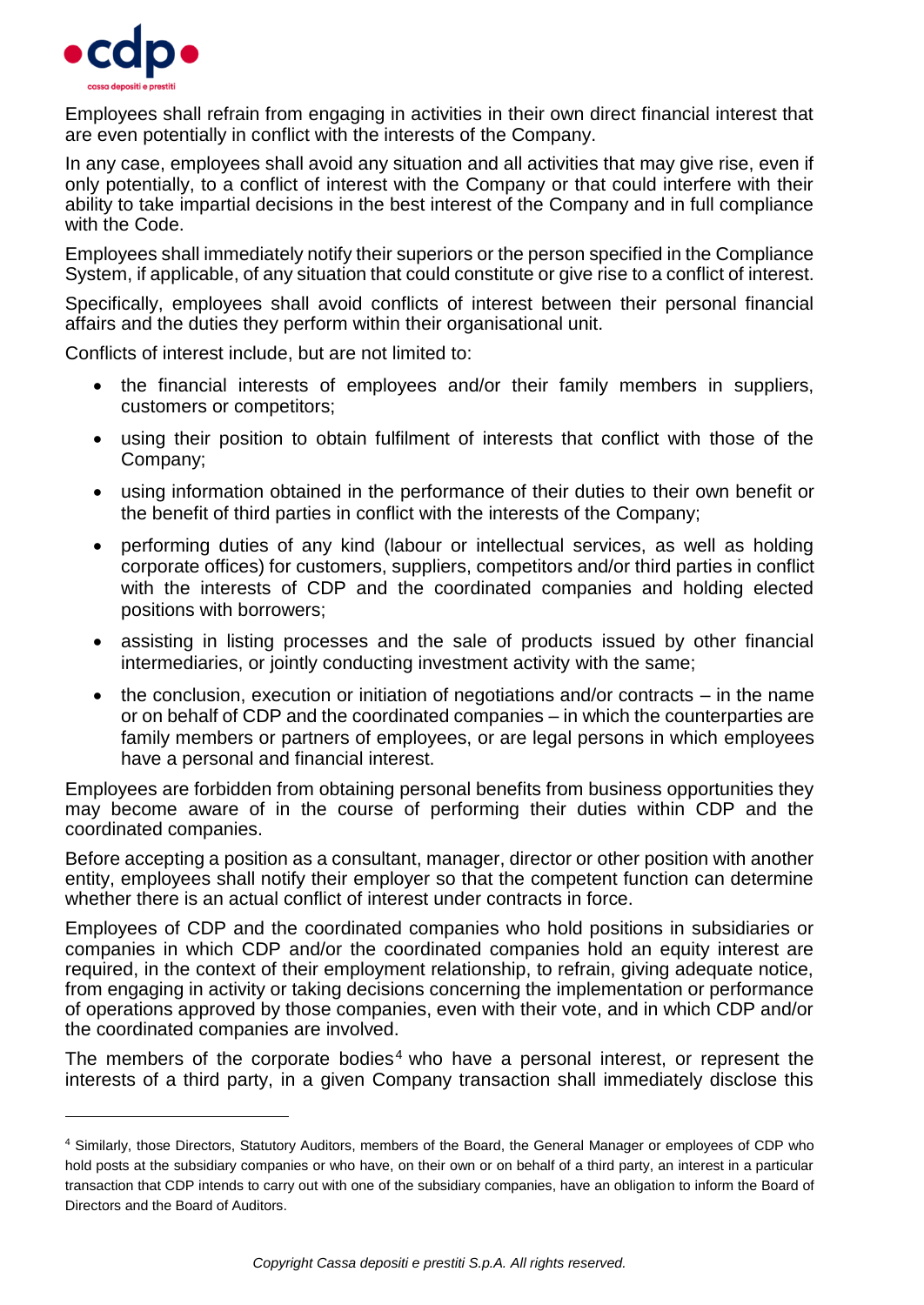

circumstance to the Board of Directors, without prejudice to requirement for more general and rigorous compliance with applicable law.

# <span id="page-16-0"></span>**3.8 Gifts**

Recipients shall not accept, give or offer, directly or indirectly, gifts, payments, material or other benefits of any amount from/to third parties, public officials or private individuals, to influence or compensate them for their actions or to obtain any advantage from them.

Acts of commercial courtesy, such as gifts or forms of hospitality, are permitted when they are of low value and in any case do not compromise the integrity or the reputation of one of the parties and cannot be interpreted, by an impartial observer, as intended to improperly obtain benefits.

In any case, such expenses must always be authorised and adequately documented.

Employees who receive gifts or favourable treatment not directly ascribable to normal acts of courtesy shall immediately notify CDP.

External associates (including consultants, representatives, intermediaries, agents, etc.) shall comply with the principles set out in this Code.

To this end, all employees, in performing their duties, shall:

- comply with applicable external regulations, principles and internal procedures for the selection and management of relations with third parties;
- select only qualified persons and firms with a good reputation;
- adequately consider the guidelines from any source regarding the appropriateness of using certain external associates;
- promptly report any concerns about possible violations of the Code by external associates as provided for in corporate procedures and the Compliance System.

In any event, fees shall be commensurate solely with the performance required by contract and payments may not be made to persons other than the counterparty stated in the contract or to a country other than that of the parties or where the contract is performed.

#### <span id="page-16-1"></span>**3.9 Standard contractual clauses**

-

CDP and the coordinated companies shall adopt appropriate standardized contractual language that strengthens the effectiveness of the Compliance System in preventing the offences set out in Legislative Decree 231/2001 and in reducing reputational and credit risks.

For all contracts to which they are party, CDP and the coordinated companies shall require a statement from the counterparty that they have read and fully understand the principles contained in this Code and the System, as well as to undertake to not engage in any conduct that would violate the Code or in any way cause the recipients to violate it.

In order to adequately assess the associated reputational and credit risks, for contracts entered into with parties falling within the scope of Legislative Decree 231/2001, CDP and the coordinated companies shall require a statement from counterparties that:

• they have taken the necessary precautions within their corporate structure for preventing crimes giving rise to liability pursuant to Legislative Decree 231/2001;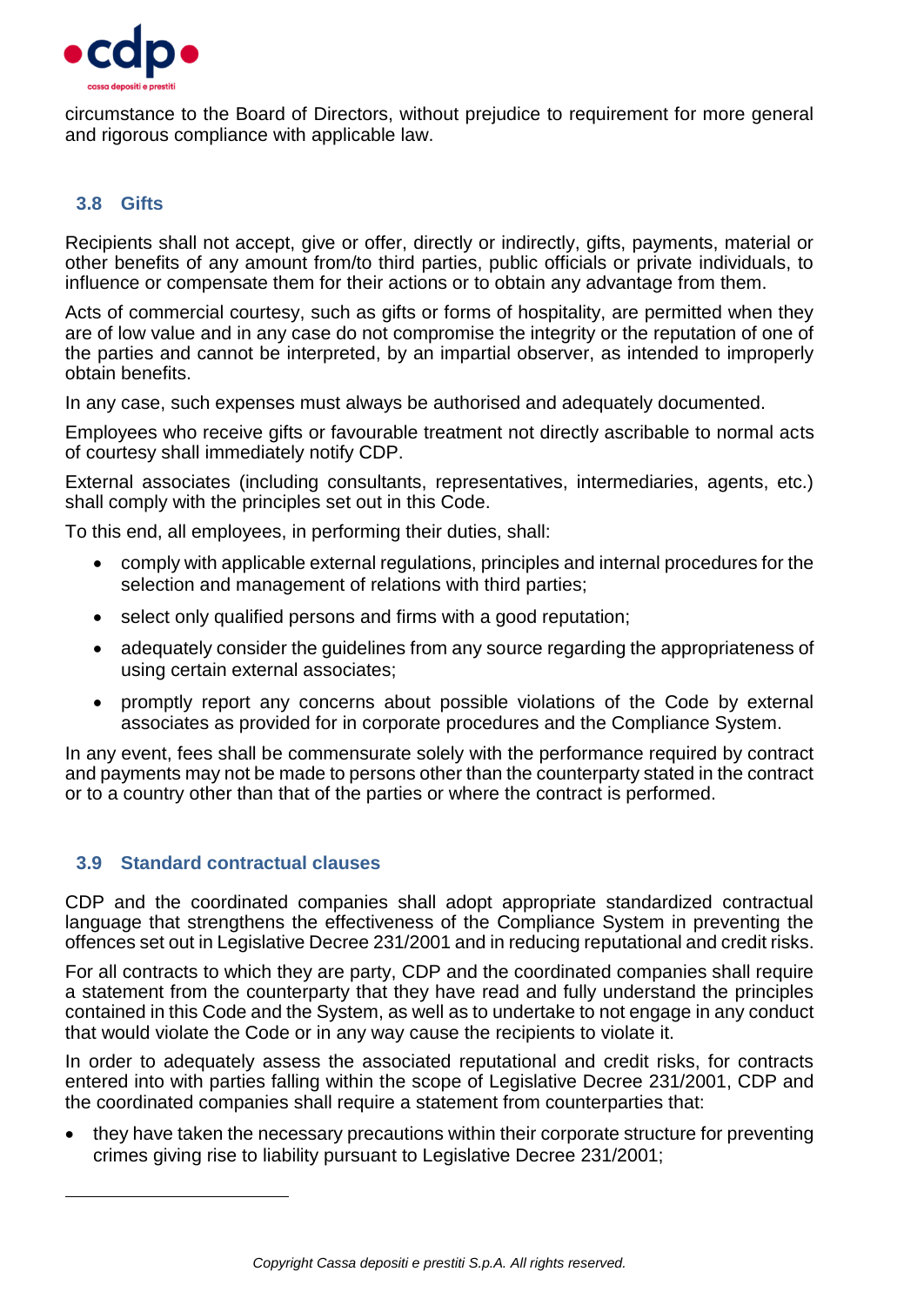

- reports any proceedings pending against them to ascertain liability in accordance with Legislative Decree 231/2001;
- reports the existence of any conviction (with a final sentence) in accordance with Legislative Decree 231/2001, including a sentence applying a plea bargain pursuant to Art. 444 of the Criminal Procedure Code;
- reports the application of any precautionary measures envisaged under Legislative Decree 231/2001.

Furthermore, in respect of these contracts, CDP and the coordinated companies shall require that the counterparty, for the entire duration of the contract:

- maintain, within its corporate structure, the necessary precautions for preventing the offenses governed by Legislative Decree 231/2001;
- report any new proceedings pending against it to ascertain liability in accordance with Legislative Decree 231/2001;
- report any new conviction (with a final sentence) in accordance with Legislative Decree 231/2001, including a sentence applying a plea bargain pursuant to Art. 444 of the Criminal Procedure Code;
- reports any new precautionary measures envisaged under Legislative Decree 231/2001.

Finally, contractual remedies shall be adopted, if the statements are found, after the contract is signed, to be false, incomplete, incorrect or inaccurate, or if, over the course of the relationship with the counterparty, one of the obligations it has undertaken, as indicated above, is not discharged, or if one or more of the events that must be reported as indicated above occurs and the counterparty's positon deteriorates as compared with its position as the time the contract was signed so as to materially compromise its ability, including financially, to fulfil the obligations undertaken under the contract.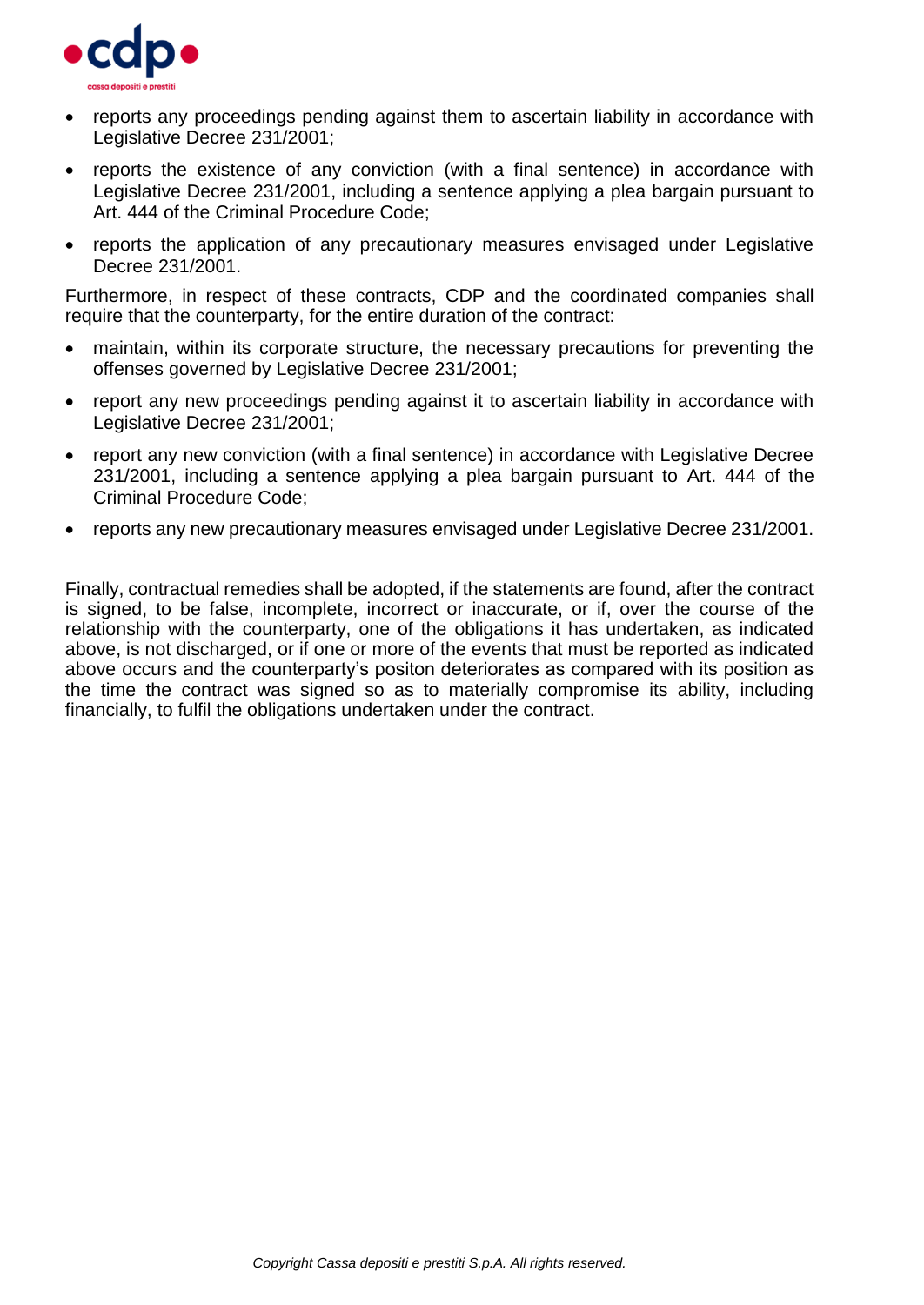

#### <span id="page-18-0"></span>**4 Relations with employees and other stakeholders**

#### <span id="page-18-1"></span>**4.1 Principles of conduct in relations with employees**

The value of respect for persons and their professional development is of prime importance to CDP and the coordinated companies, along with the understanding that the entirety of each employee's intellectual, organisational and technical capabilities and relationship skills represents a strategic resource.

Accordingly, in managing relations with employees, CDP guarantees equal opportunities to all employees based on their professional skills and individual capabilities, without discrimination based on gender, sexual orientation, age, religious beliefs, race, political and/or union affiliations.

In applying these principles, CDP has adopted methodological processes for assessing the skills, merit, compensation and the incentive system based on measurable objectives in accordance with the law and the applicable collective bargaining agreement.

The competent units:

- adopt criteria concerning merit, skills and other strictly professional factors in making any decisions relating to an employee;
- select, hire, train, pay and manage employees without any form of discrimination;
- create a work environment in which personal characteristics cannot give rise to discrimination.

In the conduct of their business, CDP and the coordinated companies ensure secure working conditions and safeguard the mental and physical health of their employees, with respect for their personality, ensuring that they are not subject to unlawful pressures or unwarranted distress.

CDP and the coordinated companies expect that employees at every level shall cooperate to maintain a working climate featuring mutual respect for the dignity, honour and reputation of each person, and to intervene to prevent harmful or defamatory interpersonal conduct.

#### <span id="page-18-2"></span>**4.1.1 Hiring**

The recruitment and the hiring of personnel is based on principles of publicity, transparency, impartiality and equal opportunity, avoiding any form of favouritism, nepotism or cronyism.

Employees are selected based solely on the skills and professional capabilities of the candidates, having regard to the positions that need to be filled, in accordance with the needs of CDP and the coordinated companies.

#### <span id="page-18-3"></span>**4.1.2 Conduct in the workplace**

In conformity with the ethical principles that inform its activities, CDP protects the physical and moral integrity of its employees, ensuring that they enjoy working conditions that respect human dignity.

Within the context of the employment relationship, relationships between employees at all levels within the hierarchy must reflect mutual fairness, respect and courtesy.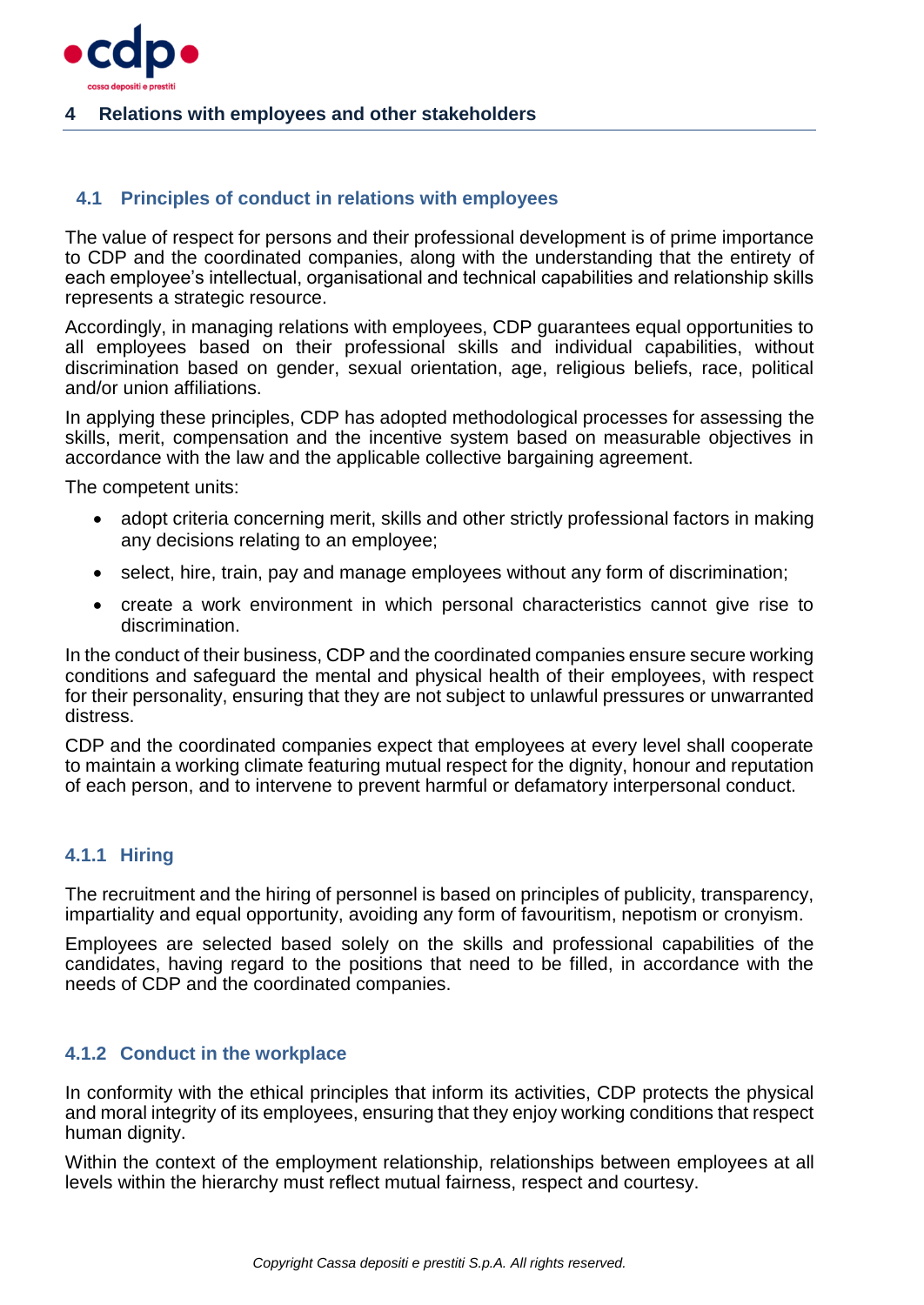

In harmony with the dignity of their employees, superiors shall conduct their relationships with them with the maximum fairness and respect.

Behaviour that is offensive to the dignity of others in general, and especially if motivated by reasons of race, ethnicity, sexual orientation, age, religion, social class, political opinions, state of health, or any other reason of a discriminatory nature, is not permitted in the workplace.

# <span id="page-19-0"></span>**4.1.3 Harassment**

Every employee has the right to work in an environment free of any type of discrimination based on race, religion, gender, ethnicity, or union or political affiliation.

Internal and external working relationships must not give rise to harassment, understood as:

- the creation of a working environment that is intimidating, hostile or that isolates an individual worker or a group of workers;
- unjustifiable interference with the performance of another's work;
- hindering the job prospects of any other employees based merely on personal competition.

Sexual harassment is not permitted nor tolerated. It is defined as:

- making decisions that are important for the recipient's professional life conditional upon the exchange of sexual favours;
- proposing private interpersonal relationships, despite express or reasonably clear indication that such advances are unwelcome, that have the potential, in the specific circumstances, to disturb the recipient of such attention to an extent that it has an objective impact on his/her work performance;

Managers are expected to show and promote by example courteous, fair and responsible behaviour with regard to problems related to sexual issues.

Any retaliation against an employee who lodges a complaint or reports such improper actions is prohibited.

#### <span id="page-19-1"></span>**4.1.4 Workplace health and safety**

CDP is committed to creating and maintaining a work environment that safeguards the physical integrity and the moral dignity of its employees, including by way of compliance with laws applicable to workplace safety and risks. Accordingly, CDP constantly monitors workplace health and safety conditions, taking any actions of a technical and organisational nature that are required to ensure the best working conditions.

All employees shall use corporate property appropriately and safely so as to maintain a healthy and safe environment as free as possible from threats to health and safety.

Employees are required to comply with safety guidelines and immediately report any accidents, conditions or dangerous behaviour and potentially hazardous working conditions to the designated safety officers.

Employees shall comply with the regulations and instructions issued for the protection of themselves and others. They must use machinery, vehicles and other equipment, as well as safety devices, in an appropriate manner. They must report any problems with vehicles, devices and equipment, as well as any dangerous conditions of which they become aware,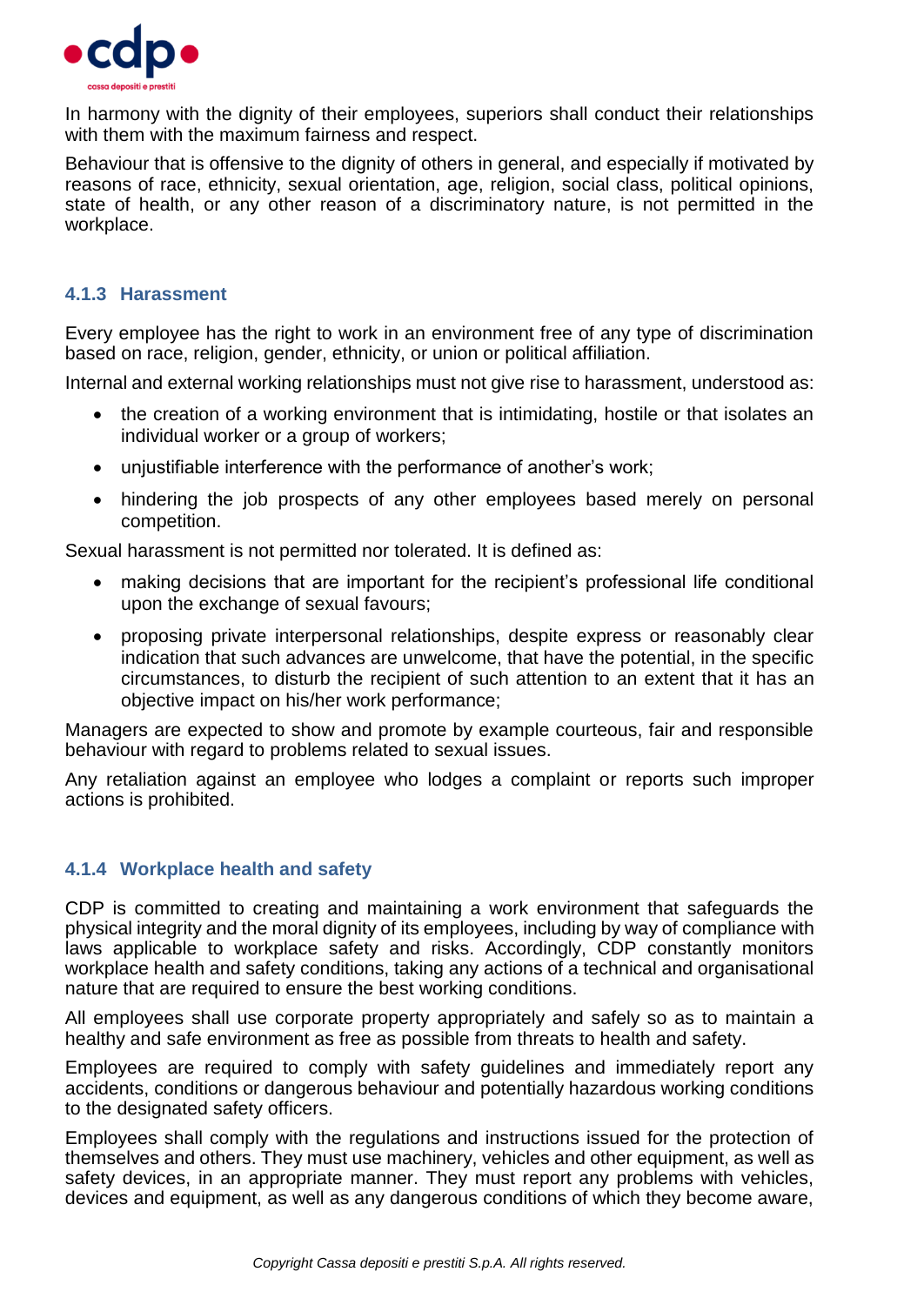

acting directly, in the event of emergency, to the extent of their abilities and the options available, to eliminate or reduce these problems or hazards.

Employees shall not remove or modify without authorisation any safety, warning or monitoring devices, nor undertake upon their own initiative operations or manoeuvres that are not their responsibility or that could compromise the safety of themselves or others.

Employees shall undergo the medical visits and health examinations required by law.

Employee must have regard for their individual safety and health and that of others in the workplace, upon which their actions or omissions could have an impact.

Accordingly, CDP has set out specific guidelines for conduct in a Special Part of the Compliance System relating to occupational health and safety.

#### <span id="page-20-0"></span>**4.1.5 Violence**

Violent or threatening behaviour is not tolerated in the workplace, nor is behaviour that is psychologically abusive or harmful to the physical or mental well-being of others.

Acts of violence or threats of violence by an employee against another person, his or her family or property are unacceptable and, as such, will be punished.

All employees are therefore strictly forbidden from introducing into the workplace or company vehicles any weapons or other dangerous or offensive objects, with the exception of personnel duly authorised to do so.

#### <span id="page-20-1"></span>**4.1.6 Smoking**

In order to protect employees from the dangers of "second-hand smoke", smoking is forbidden throughout the workplace.

#### <span id="page-20-2"></span>**4.1.7 Alcohol and drug abuse**

The following are considered to be harmful to the working environment during business hours:

- working under the effects of alcohol or drugs or of other substances with analogous effects;
- consuming or bringing any type of drug for any purpose during working hours.

# <span id="page-20-3"></span>**4.1.8 Protection of privacy**

CDP and the coordinated companies comply with the Personal Data Protection Code set out in Legislative Decree 196/2003, as amended.

Specifically as to the processing of employees' personal data, CDP and the coordinated companies have taken specific precautions to inform each employee and associate of the nature of the personal data being processed by the companies or other companies or persons authorised to process the data on their behalf, on the procedures for processing data, on the scope of disclosure and, more generally, on all data concerning them.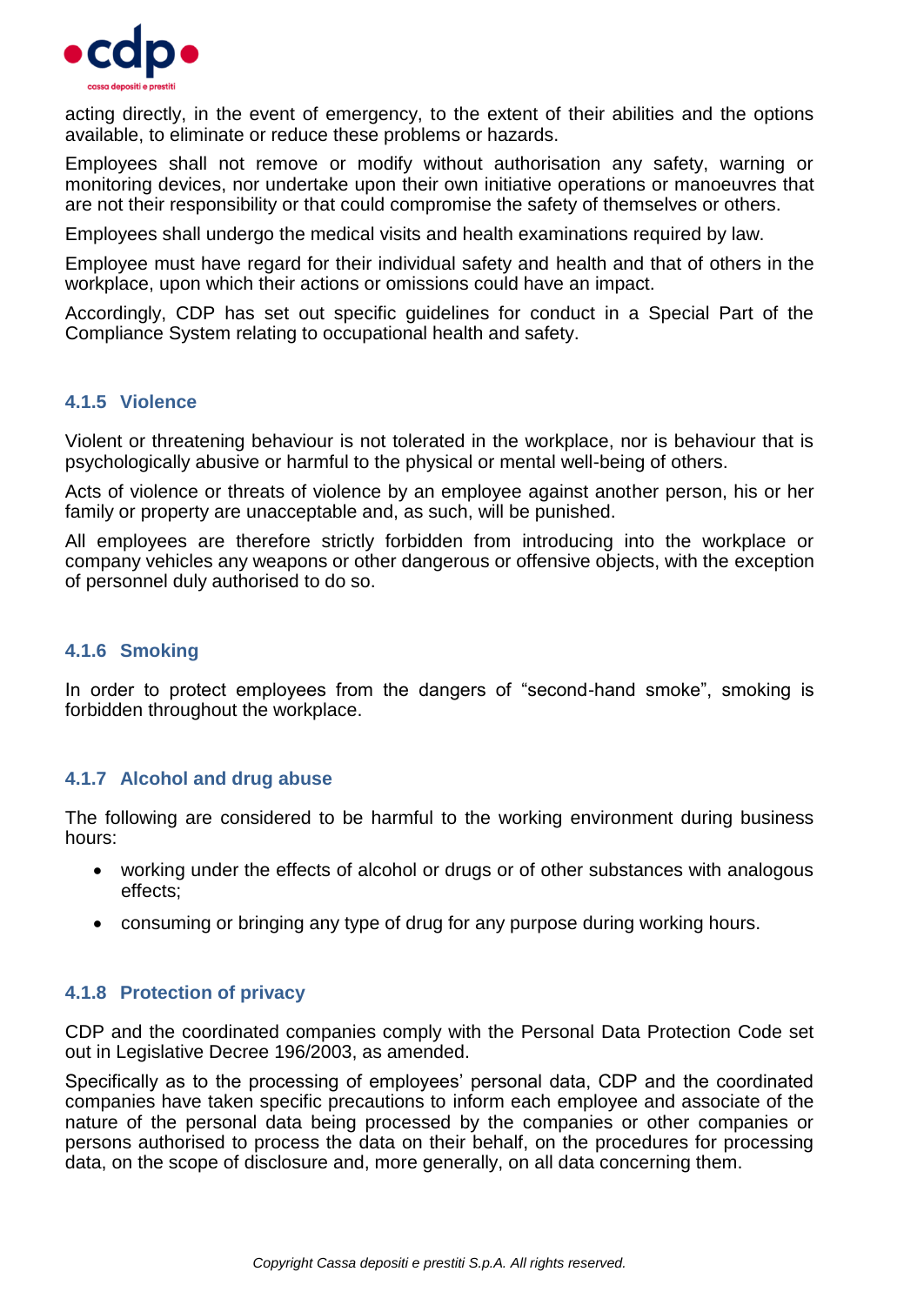

# <span id="page-21-0"></span>**4.1.9 Obligations of diligence and good faith of employees and associates**

Employees are required to comply with the principles of diligence, fairness and good faith in performing the duties assigned pursuant to Arts. 2104 and 2105 of the Italian Civil Code, just as associates are required to observe the general principle of fairness and good faith in performing their contractual obligations.

The heads of organisational units are required to:

- ensure that employees of CDP and the coordinated companies are aware of and comply with internal rules;
- closely and constantly evaluate the operational risks related to the activities of the unit, ensuring that controls are performed diligently;
- manage personnel effectively, planning activities, providing detailed information about the tasks to be carried out and the related responsibilities, leveraging the professional skills of those under their supervision and developing employee skills, motivation and participation in corporate processes;
- evaluate personnel to be hired solely on the basis of whether they meet the requirements for the position. Information requested from candidates must relate solely to verifying their professional skills and aptitude, while respecting the privacy and opinions of the candidates;
- refrain from demanding personal services or favours, avoiding favouritism, nepotism, cronyism or any other behaviour that would violate this Code.

All employees:

- shall act loyally and in good faith, respecting the obligations incorporated in the rules that govern the employment relationship or the collaboration agreement of associates and ensuring that work is performed to adequate quality and quantity standards;
- shall perform their duties and functions within the system of responsibilities and competencies defined by the provisions of law and the rules of CDP and the coordinated companies, which shall take steps to ensure that employees and associates are aware of the laws that affect them;
- shall act fairly in the workplace, respecting the dignity of others;
- shall foster relationships with authorities and public entities based on the greatest possible degree of fairness, honesty and impartiality, with full transparency, refraining from behaviour that could negatively affect their judgement;
- shall process stakeholder information in a manner that ensures their confidentiality and privacy. Any information obtained in the course of performing their duties shall not be disclosed to third parties, either within or outside CDP and the coordinated companies, except in cases in which such disclosure is necessary for the performance of their professional duties;
- shall refrain from removing confidential documents from the workplace, except for reasons strictly connected with the performance of their professional duties;
- shall refrain from engaging in market manipulation by, for example and not limited to, circulating false news, simulating transactions, or using any other artifice apt to cause a material change in the price of financial instruments;
- shall refrain from divulging to the media information relating to the performance of their duties, unless specifically authorised to do so, or information that infringes the rights of third parties;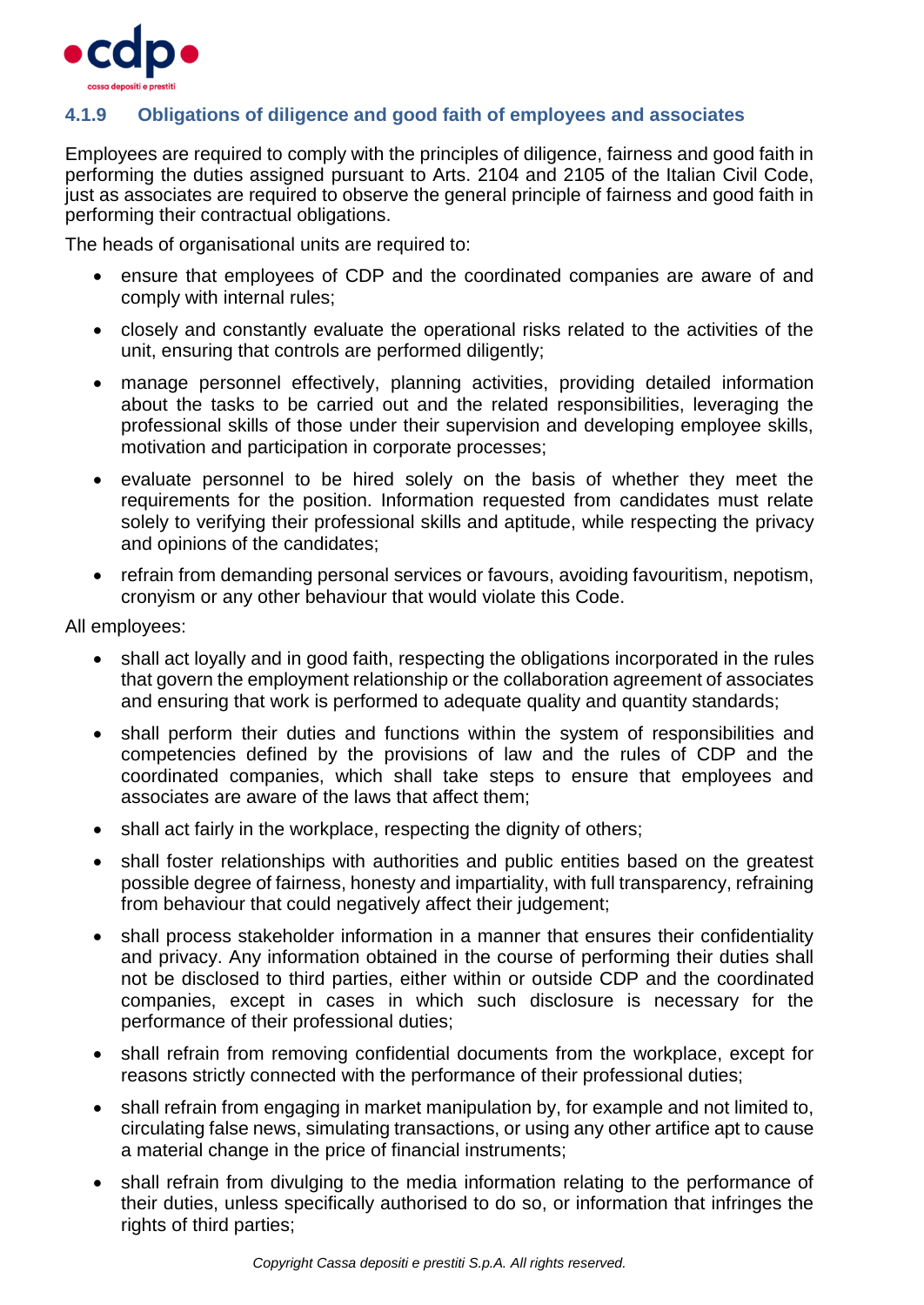

- are not required to carry out an order or follow instructions issued by a person lacking the authority to do so. In such cases, the manager, employee or associate shall immediately notify the head of the organisational unit of the order or instructions received;
- shall be familiar with and comply with the ethical rules contained in this Code.

# <span id="page-22-0"></span>**4.1.10 Company property and information systems**

The assets of CDP and the coordinated companies comprise both physical assets, such as computers, printers, equipment, vehicles, furniture, infrastructure, and intangible assets, such as confidential information, know-how and technical expertise, developed by and shared among employees.

Security, i.e. the protection and preservation of these assets, is fundamental to safeguarding Company interests.

Each employee is personally responsible for maintaining this security, by way of compliance with and dissemination of company rules concerning security and preventing the fraudulent or improper use of company property.

Recipients who steal company property, including documents, equipment, the personal effects of other employees, cash or other objects, or who inappropriately use the intellectual property of CDP and the coordinated companies, shall be subject to the measures permitted by law and established by the collective bargaining agreement. Recipients are required to report any theft, as defined above, to the competent unit.

Company property may be used by employees solely for the purpose of performing business activities or other purposes authorized by the corporate units involved, in accordance with the relevant corporate policies.

All recipients are responsible for safeguarding the corporate resources entrusted to them and shall promptly report events that are potentially harmful to CDP and the coordinated companies to their direct superiors, thereby contributing to the effective functioning of the control system.

All recipients, within the scope of their individual duties, must act as a custodian for the corporate property (tangible and intangible) that is instrumental to the work performed, and shall refrain from using it improperly and act in accordance with internal rules.

The use of information systems, corporate databases and the Internet must conform to the internal rules of CDP and the coordinated companies, applicable law and the principles of fairness and honesty. Accordingly, all recipients are responsible for the proper use of the IT resources assigned to them, as well as the access codes to such systems. They shall not illicitly enter IT systems protected by security measures or illicitly obtain or divulge system access codes or damage data and computer programmes.

In order to protect against the commission of computer crimes, CDP has adopted a Special Part of the Compliance System which recipients are required to be familiar with and apply.

#### <span id="page-22-1"></span>**4.2 Principles of conduct in relations with public and private customers**

Relationships with customers are based on the principles of transparency, reliability, responsibility, efficiency and quality.

Accordingly, the members of the corporate bodies, employees and associates of CDP and the coordinated companies shall: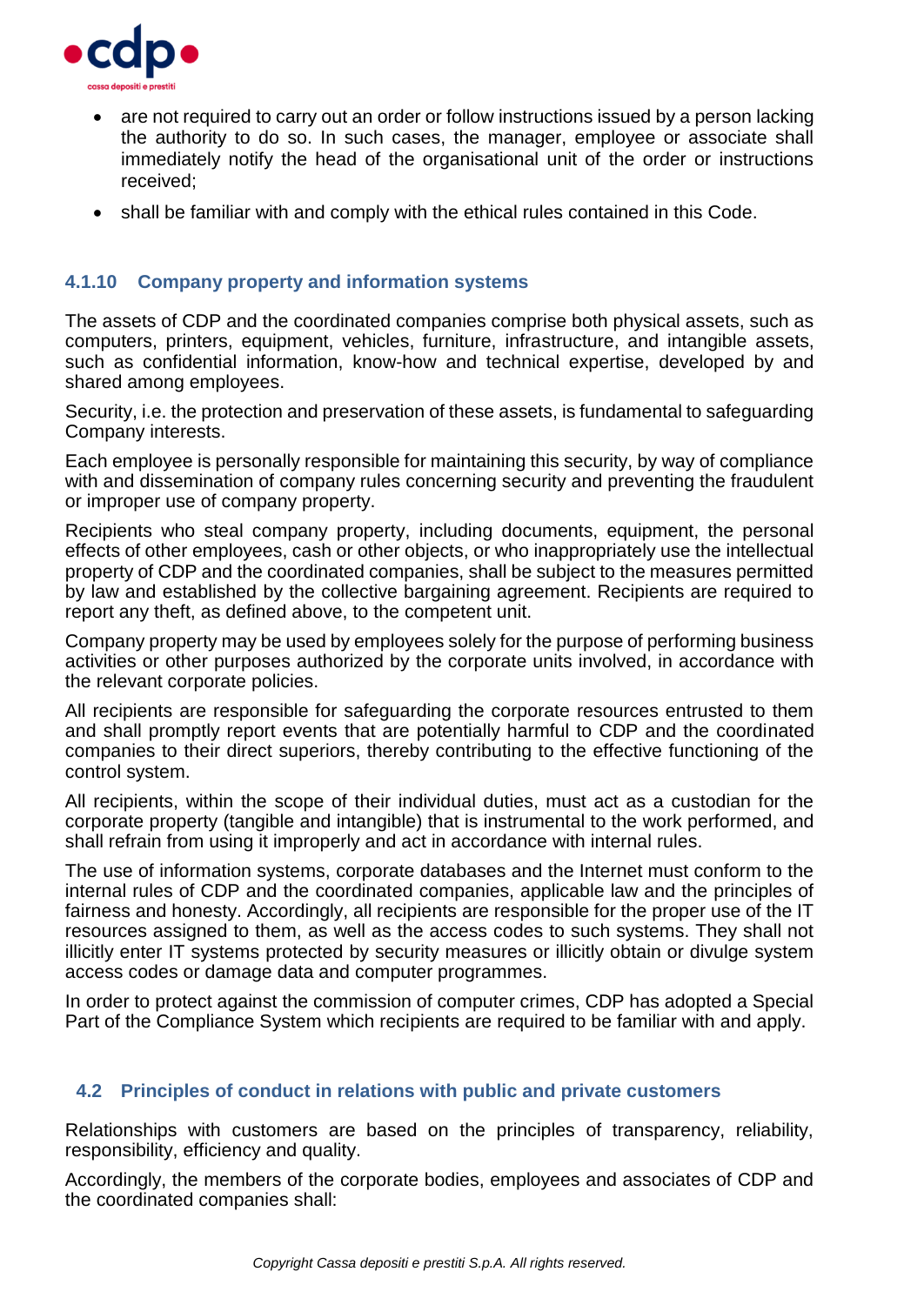

- scrupulously comply with the provisions of this Code of Ethics and internal procedures governing relations with customers, as well as all contractual provisions determined in accordance with applicable law;
- ensure the quality and reliability of the products and services offered.

For the specific principles of conduct applicable to dealings with government entities as customers, please see to the following section.

# <span id="page-23-0"></span>**4.3 Principles of conduct in relations with government entities as customers**

Relations with government entities shall be based on the utmost degree of transparency and propriety.

Specifically, such relations shall be conducted in accordance with the roles and functions attributed by law and in a spirit of full cooperation.

Relations with representatives of public institutions are restricted to the corporate units duly authorised to do so in accordance with the strictest compliance with the provisions of law and regulations and must not in any way compromise the integrity and reputation of CDP and the coordinated companies.

In the specific case of tenders organised by a government entity, CDP shall act in compliance with the law and good commercial practice.

In general, during business negotiations and in handling requests or commercial dealings with government entities, recipients shall transmit accurate, truthful and timely information, refraining from engaging in any fraud or deception within the context of the collaborative relationship.

In addition, recipients shall not (directly or indirectly):

- examine or propose employment and/or commercial opportunities that could personally benefit government employees;
- solicit or obtain confidential information that could compromise the integrity or the reputation of both parties.

Recipients shall not offer, either directly or through an intermediary, sums of money or other payment instruments or gifts to public officials or persons charged with performing a public service in order to influence them in the performance of their duties. More specifically, acts of corruption consist of illicit payments made directly by Italian entities or their employees, and illicit payments made through persons who act on behalf of such entities, whether Italian or foreign.

These restrictions may not be circumvented by way of other types of contributions that, in the form of sponsorships, jobs or consulting positions, including those granted to family members of public officials or persons charged with performing a public service, publicity, etc., serve the same purpose as the prohibited actions above.

Acts of courtesy, such as gifts or forms of hospitality, in respect of representatives of government entities are permitted when they are of low value and can be considered customary in the given circumstances and in any case do not compromise the integrity or the reputation of CDP and the coordinated companies and do not affect the independent judgement of the recipient.

In any case, such expenses must always be authorised and adequately documented.

Analogously, recipients are not permitted to accept gifts or favourable treatment except where such benefits are of low value and fall within the limits of customary courtesy.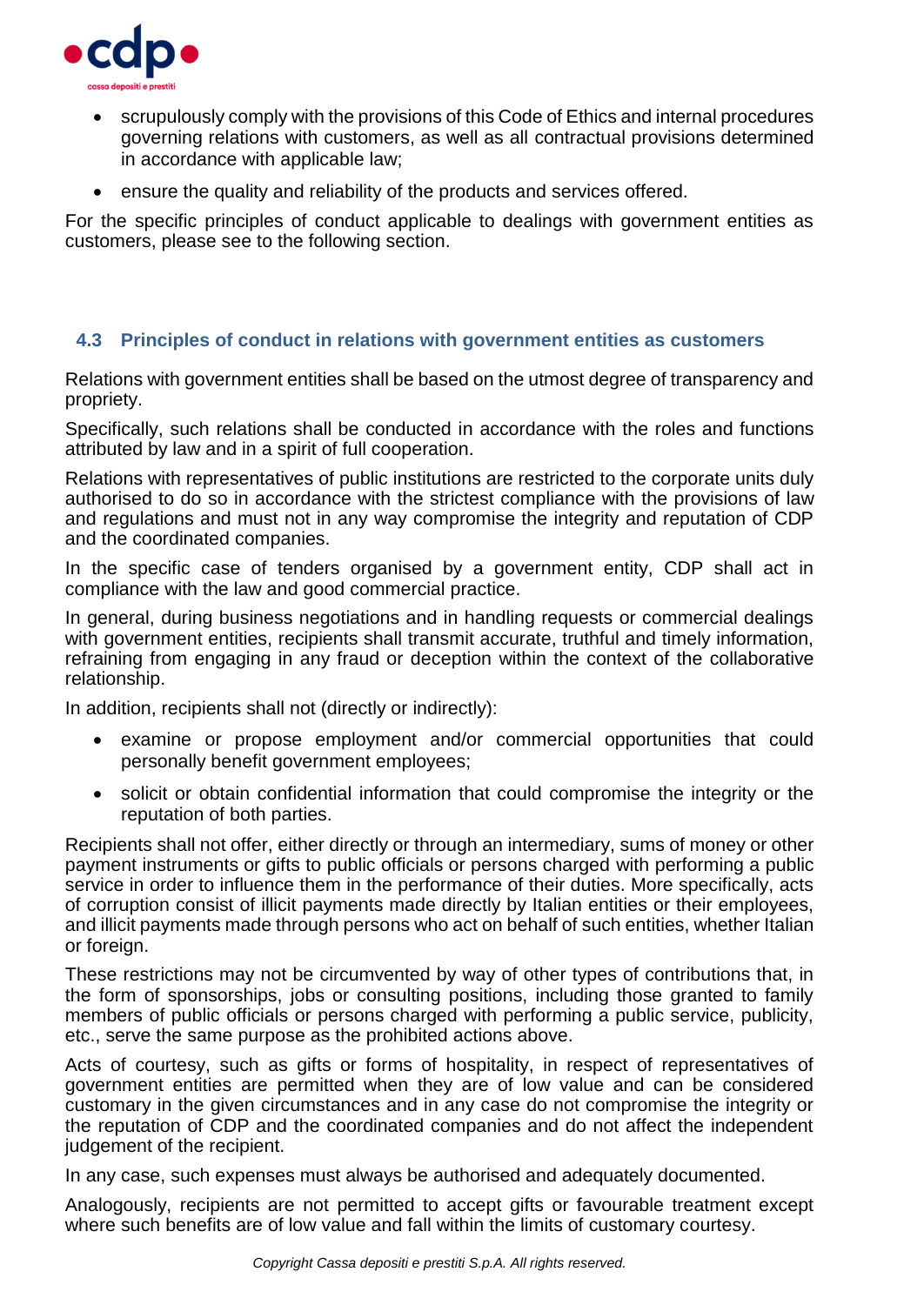

The rule, which regards gifts promised or offered as well as those received, also applies in countries where offering high-value gifts is a customary practice.

CDP has set out specific rules of conduct in a Special Part of the System concerning preventing crimes against the public administration.

## <span id="page-24-0"></span>**4.4 Principles of conduct in relations with suppliers, partners and consultants**

# <span id="page-24-1"></span>**4.4.1 General principles of conduct**

Relations with suppliers, partners and consultants are governed by the principles of transparency, equality, loyalty and free competition.

Specifically, employees and associates of the companies shall:

- observe and respect the provisions of applicable law and contractual conditions in their dealings with suppliers;
- scrupulously follow internal procedures for selecting and managing relations with suppliers;
- obtain the cooperation of suppliers, partners and consultants in ensuring that quality and cost requirements and delivery times of goods and services are met;
- ensure that correspondence with suppliers complies with the principles of transparency and completeness of information;
- avoid being placed under any form of influence by third parties outside of the companies in taking decisions and/or carrying out actions in the course of performing their duties.

#### <span id="page-24-2"></span>**4.4.2 Selection processes**

Procurement processes are designed to ensure compliance with applicable regulations, seek out the greatest financial advantage and safeguard the reputation of CDP and the coordinated companies.

Accordingly, recipients who head the units involved in these processes shall:

- provide suppliers, partners and consultants who meet the necessary requirements equal opportunity to participate in selection processes;
- ensure that more than two parties take part in the selection, except in exceptional cases governed by special procedures;
- verify, including through the acquisition of suitable documentation, that the suppliers, partners and consultants participating in tenders have financial and other resources, organisational structure, technical skills and experience, quality systems and staff that are adequate to meet the needs and preserve the image of CDP and the coordinated companies.

# <span id="page-24-3"></span>**4.4.3 Integrity and independence in relationships**

Relationships with suppliers, partners and consultants are governed by the values set out in section 3 of this Code and undergo monitoring.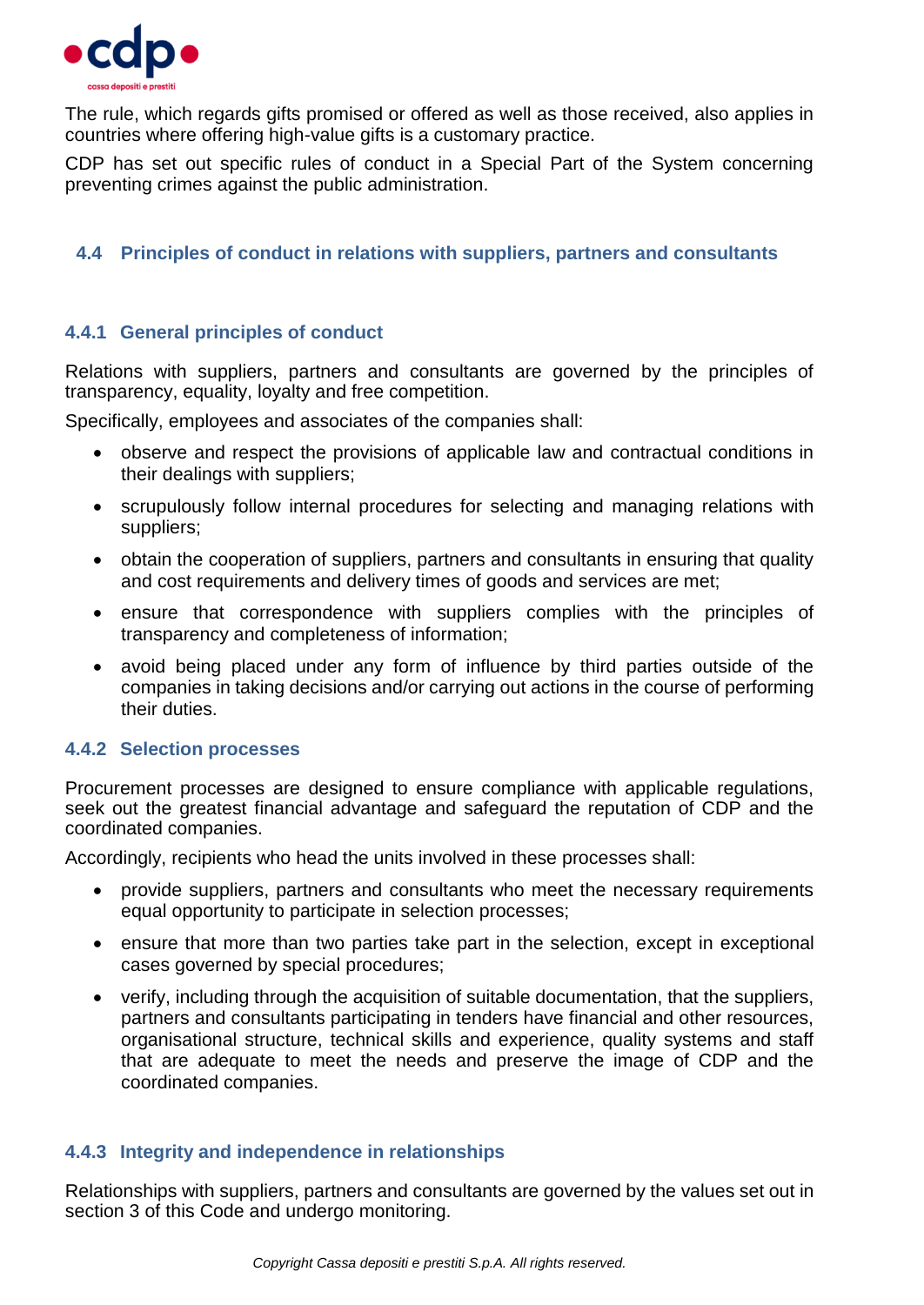

-

Specifically, in order to ensure the integrity and independence of relationships, recipients shall not induce any party outside of CDP and the coordinated companies to enter into an unfavourable contract with the understanding that the other party may enter into a more advantageous contract at a later date.

# <span id="page-25-0"></span>**4.5 Principles of conduct in relations with national, EU or other international authorities, including supervisory and control authorities<sup>5</sup>**

CDP fully and scrupulously complies with the rules established by authorities governing compliance with regulations in force in sectors related to its business.

Notifications, reports and responses to requests sent to public supervisory and control authorities shall be prepared in accordance with the principles of completeness, integrity, objectivity and transparency.

During audits and inspections, recipients shall provide their full availability and cooperation. They are forbidden from providing false information or hiding information using fraudulent means in whole or in part to be reported to the authorities and are severely prohibited from knowingly hindering in any manner the performance of the functions of public supervisory authorities and control bodies.

In order to ensure the utmost transparency and propriety in carrying out inspections, relationships with public supervisory and control authorities shall be handled only by the corporate units to which this task is expressly delegated.

# <span id="page-25-1"></span>**4.6 Financial relationships with parties, unions and associations**

No contributions of any kind are made, directly or indirectly, to political parties, movements, committees or political or union organizations, nor to their representatives or candidates, in either Italy or abroad.

CDP refrains from exercising any direct or indirect pressure on politicians or union representatives.

Recipients may not engage in political activities during business hours, or use the property or equipment of CDP and the coordinated companies for such purpose; they must also specify that any political opinions they express to third parties are strictly personal and therefore do not represent the opinions and policy of the Company.

In conducting relationships with other interest groups (e.g. industry associations, environmental organizations, etc.) recipients shall not promise or pay money or goods in kind or other benefits to promote or favour the interests of CDP and the coordinated companies. Relationships with unions are handled by the persons to which this task is expressly delegated.

<sup>5</sup> For example, the Parliamentary Oversight Committee for Cassa Depositi e Prestiti S.p.A., the Ministry for the Economy and Finance and other ministries, Bank of Italy, European Central Bank, Consob, Antitrust Authority, National Anti-Corruption Authority, European Commission, SEC, etc.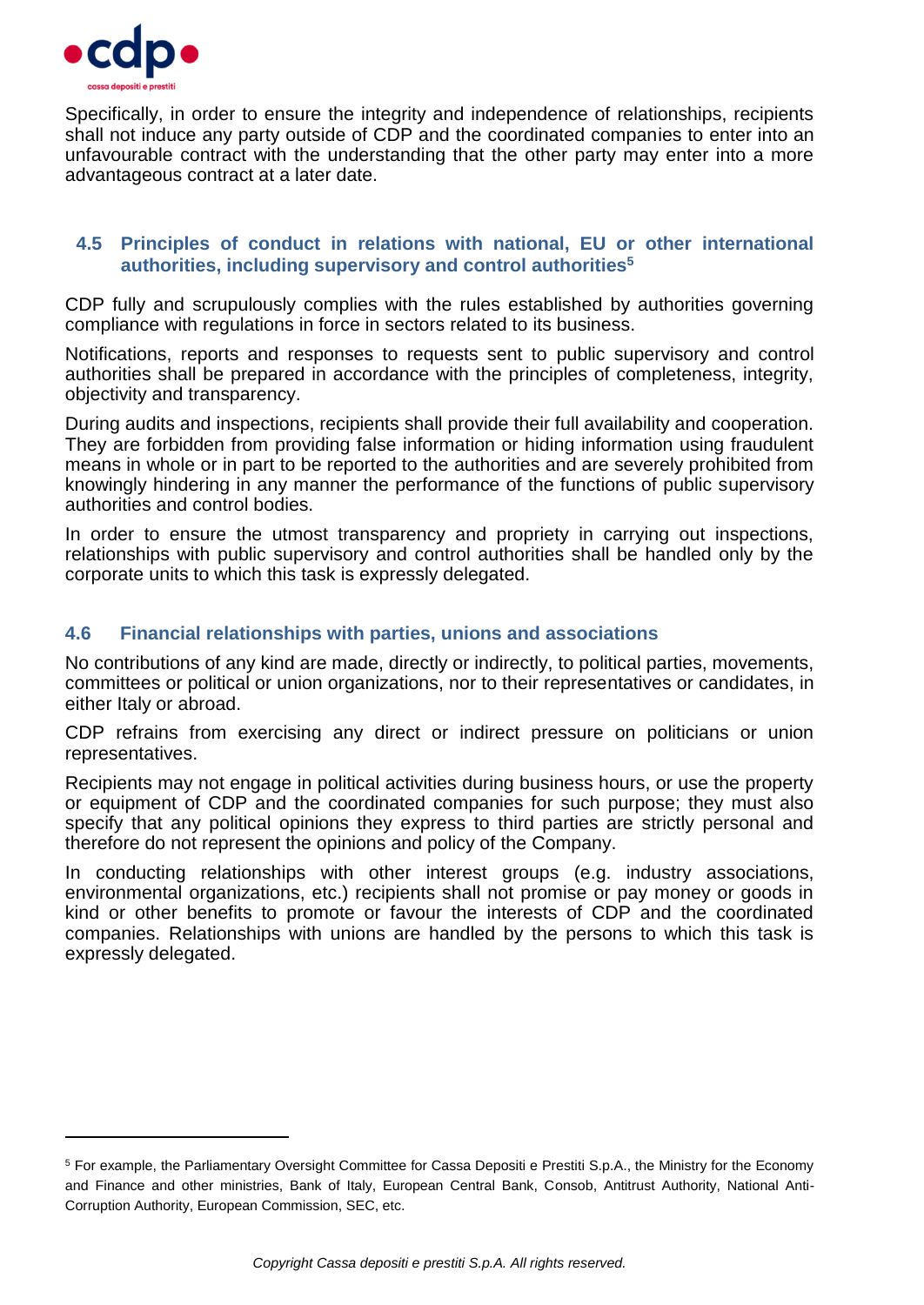

#### <span id="page-26-0"></span>**4.7 Principles of conduct in relations with subsidiaries, associated companies and other entities in which CDP holds an equity interest<sup>6</sup>**

Relationships between the companies and their subsidiaries, associated companies and other entities in which they hold an interest are conducted in accordance with the principles of transparency and fairness and with the values expressed in this Code.

# <span id="page-26-1"></span>**4.8 Principles of conduct in relations with the media**

CDP undertakes to establish fully cooperative relationships with all news outlets, without discrimination, with respect for their reciprocal roles and the need for commercial confidentiality in order to respond to such outlets demand for information.

Relationships with the media are handled solely by those persons expressly charged with this task. Recipients may not divulge information to the press without the appropriate authorization from the company.

# <span id="page-26-2"></span>**5 Implementation and control**

# <span id="page-26-3"></span>**5.1 Communication and training**

CDP and the coordinated companies shall inform all recipients about the contents of this Code.

The members of the corporate bodies and employees must be able to access and consult the documentation constituting the Compliance System, including through the company intranet. All members of the corporate bodies and all employees must be able to obtain paper copies of the System. In addition, in order to facilitate understanding of the System, employees are required to take part in special training activities which may vary based on their degree of involvement in the relevant activity.

New members of the corporate bodies and new employees will receive, upon being appointed or hired, a copy of the General Part and the Special Parts of the System, as well as of the Code of Ethics, and will be required to sign a statement that they understand and will comply with the contents thereof.

Associates, consultants, partners, suppliers and business counterparties can access and consult the Code of Ethics and an extract of the Compliance System on CDP's Internet site.

CDP and the coordinated companies, taking into account the purposes of the System, will assess whether it is appropriate to notify the contents of the System to third parties other than those indicated above by way of example and, more generally, to the market as a whole.

# <span id="page-26-4"></span>**5.2 Sanctions**

 $\overline{a}$ 

Violation of this Code constitutes breach of contract and, in the case of employees, also represents a violation that could give rise to disciplinary action and the consequent application of sanctions, in accordance with Art. 7 of Law 300/70 and the provisions of the

<sup>6</sup> As defined by Art. 235 of the Italian Civil Code.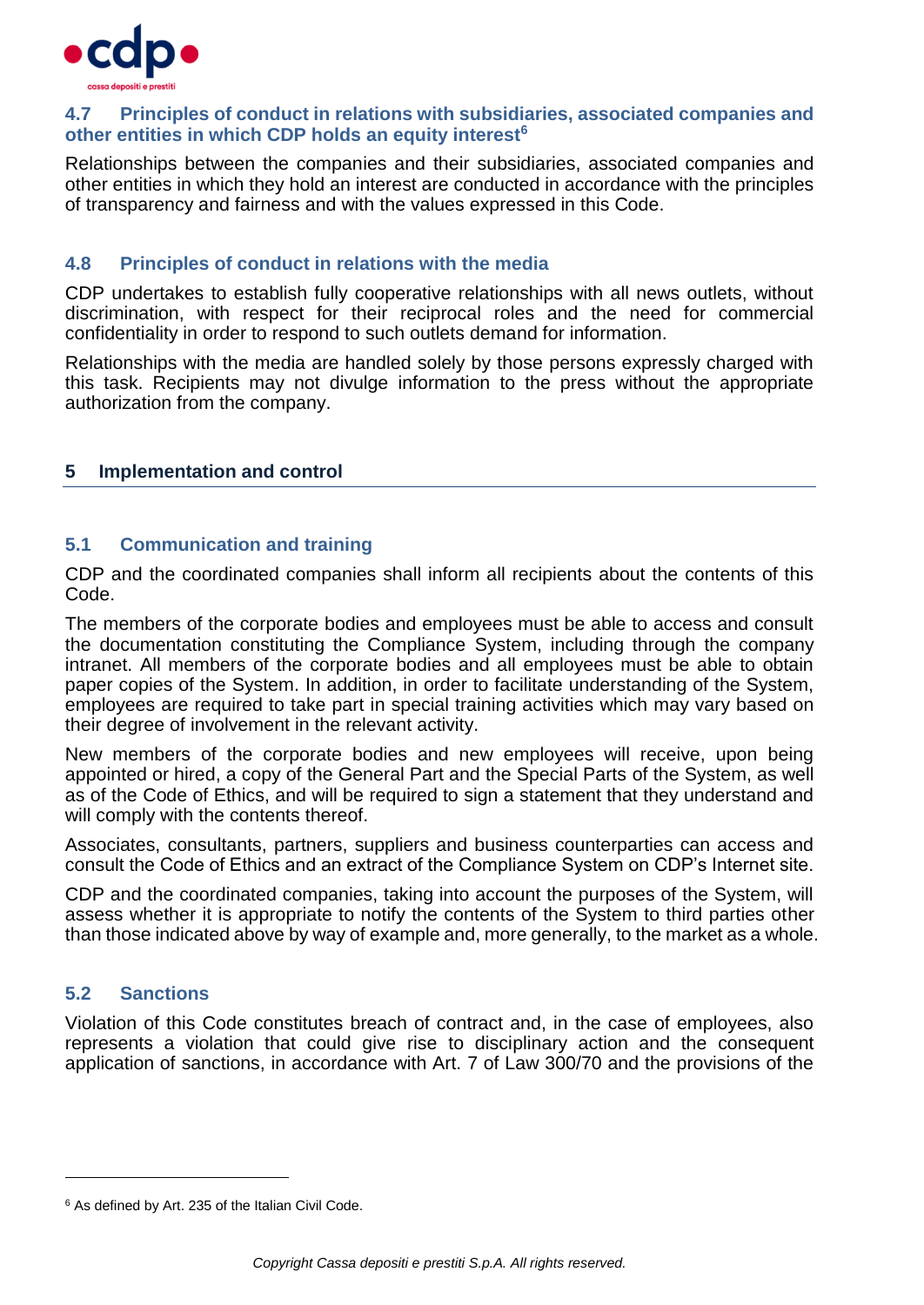

-

applicable national collective bargaining agreement. Such violations may also give rise to claims for damages for any harm caused to CDP.<sup>7</sup>

Failure of employees to comply with the provisions of this Code may lead to the application of disciplinary measures in accordance with the provisions of law and the disciplinary section of the applicable national collective bargaining agreement, the text of which is posted on Company bulletin boards, as well as the disciplinary system introduced pursuant to Law 231/2001.

More specifically, with respect for the principle of the progressive and proportional nature of sanctions in relation to the severity of the breach, the type and degree of each penalty shall be determined based on the following general criteria:

- the intentional nature of the action, the degree of negligence, imprudence or incompetence, taking into account the foreseeability of the event;
- the importance of the obligations violated;
- the responsibility connected with the position held by the employee;
- the extent of the harm or degree of risk to the company, customers or third parties and the deficiencies in service caused;
- the existence of aggravating or mitigating circumstances, particularly with regard to the behaviour of the worker in respect of the Company, other employees, associates and customers, as well as his/her past disciplinary record;
- whether the violation was committed by two or more employees acting in concert.

# <span id="page-27-0"></span>**5.2.1 Violation of the Compliance System and sanctions**

CDP and the coordinated companies shall establish, within the General Part of the System, the sanctions applicable to recipients that have violated the provisions of the System.

<sup>7</sup> Article 2106 of the Civil Code—Disciplinary Sanctions—*"In accordance with the provisions of Arts. 2104 and 2105 of the Civil Code, disciplinary sanctions may be applied based on the severity of the infraction and in accordance with collective bargaining agreements."*

Article 7 of Law 300/70 –Disciplinary Sanctions—*"Employees must be informed of the disciplinary rules regarding sanctions, the violations that may give rise to sanctions and the procedures for challenging such sanctions by posting these rules in a place accessible to all parties. They shall apply the provisions in this area established in employment agreements and contracts, if any. Employers may not take any disciplinary measure against an employee without having first lodged a complaint against the employee and given the employee an opportunity to provide a defence. The employee may be aided by a union representative or an agent. Without prejudice to the provisions of Law 604 of 15 July 1966, no disciplinary sanctions may be imposed that involve definitive changes in the employment relationship. In addition, fines may not be levied in an amount greater than four hours of basic wages and suspension from work and pay for more than 10 days. In any event, disciplinary measures that are more severe than a verbal reprimand may only be applied after five days have elapsed since the written complaint of the event that gave rise to the action has been made. [text omitted] Account may not be taken of the effects of the disciplinary sanctions after two years from their application."*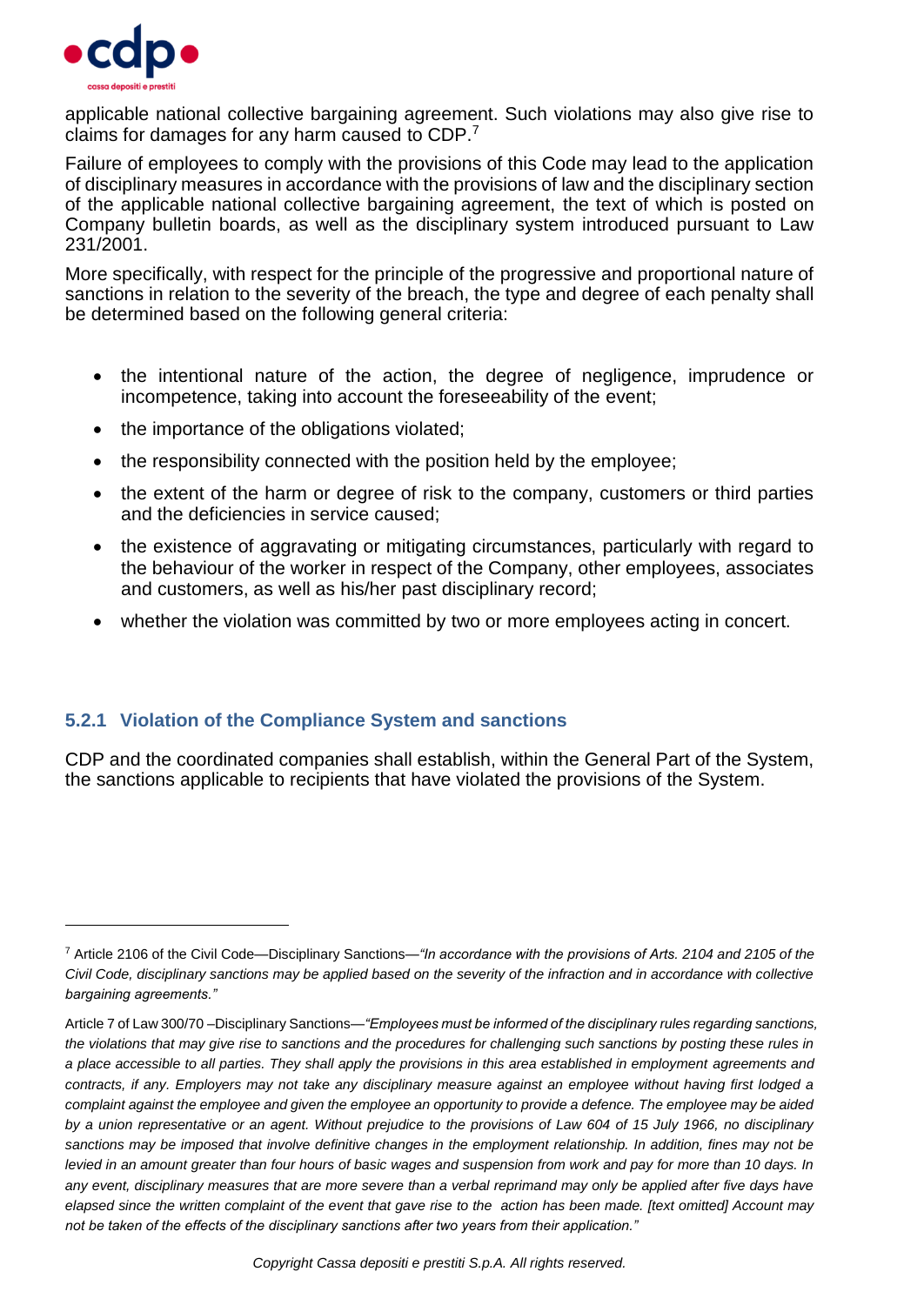

# <span id="page-28-0"></span>**5.3 Reporting violations of the Code of Ethics**

Without prejudice to the notification obligations of the recipients under the Compliance System, all those who observe or are victim of behaviour that does not comply with the provisions of the Code of Ethics and, therefore of the System, may notify the Supervisory Body established pursuant to Legislative Decree 231/2001 of CDP and the coordinated companies in writing of such occurrence. The Supervisory Body shall conduct an investigation in response to the report, which may include an interview with the informant and the alleged perpetrator of the violation.

The Supervisory Body shall inform the person responsible for imposing disciplinary actions or, where applicable, the competent body, of any violation of the System so that the necessary measures can be adopted.

Reports may be submitted through the following channels:

# **CDP S.p.A**.:

**E-mail**: [organismo.vigilanza@cdp.it](mailto:organismo.vigilanza@cdp.it)

**Post**: Cassa Depositi e Prestiti S.p.A., via Goito 4, 00185, Rome- *Chief Audit Officer* – Audit Methods and 231/2001 support.

# **CDPI SGR S.p.A.**:

**E-mail**: [organismo.vigilanza@cdpisgr.it](mailto:organismo.vigilanza@cdpisgr.it)**Post**: CDP Investimenti SGR S.p.A., via Versilia 2, 00187, Rome - Compliance and Money laundering Unit.

# **CDP Equity S.p.A.**

**e-mail**: [organismo.vigilanza@cdpequity.it](mailto:organismo.vigilanza@cdpequity.it)

**Post**: to the address CDP Equity S.p.A., corso Magenta 71, Palazzo Busca, 20123, Milan – Compliance Unit.

# **Simest S.p.A.**

**E-mail**: [organismodivigilanza@simest.it](mailto:organismodivigilanza@simest.it)

**Post**: Simest S.p.A., corso Vittorio Emanuele II 323, 00186, Rome – Internal Auditing.

# **SACE S.p.A.**

**E-mail**: [OrganismodiVigilanza@sace.it](mailto:OrganismodiVigilanza@sace.it) **Post**: SACE S.p.A., piazza Poli 37/42, 00187, Rome - Internal Auditing.

# **Fintecna S.p.A.**

**E-mail**: odvfintecna@fintecna.it **Post**: Fintecna S.p.A., via Versilia 2, 00187, Rome – Direzione Internal Auditing.

# **CDP Immobiliare S.r.l.**

**E-mail**: organismodivigilanza@cdpimmobiliare.it

**Post**: CDP Immobiliare S.r.l., via Versilia 2, 00187, Rome – Direzione Internal Auditing.